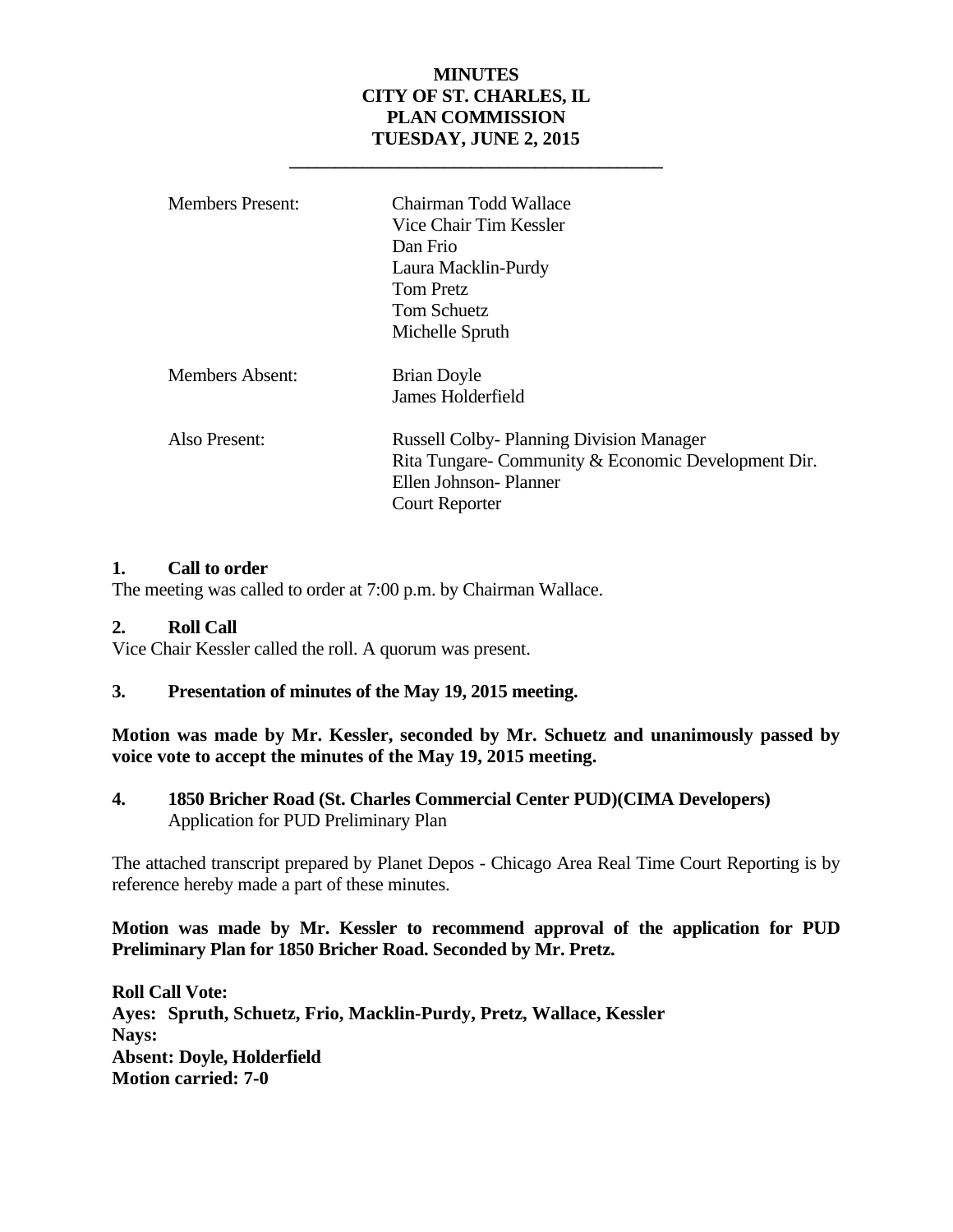### **5. First Street Redevelopment Subdivision, Resubdivision of Phase III (First Street Redevelopment PUD)(City of St. Charles)** Application for Final Plat of Subdivision

The attached transcript prepared by Planet Depos - Chicago Area Real Time Court Reporting is by reference hereby made a part of these minutes.

**Motion was made by Mr. Kessler to recommend approval of the application for Final Plat of Subdivision for the First Street Redevelopment Subdivision, Resubdivision of Phase III (First Street Redevelopment PUD). Seconded by Mr. Schuetz.** 

**Roll Call Vote: Ayes: Spruth, Schuetz, Frio, Macklin-Purdy, Pretz, Wallace, Kessler Nays: Absent: Doyle, Holderfield Motion carried: 7-0** 

### **6. Plan Commission training session**

Mr. Colby said this session is meant to be an introduction to a discussion about the Comprehensive Plan. He will discuss how the development review process works with the Comprehensive Plan recommendations in terms of how the Commission would deal with a significant development proposal. This includes how the Commission would work through the information that is presented, in what context the Commission would consider the Comprehensive Plan, and how the Comprehensive Plan is referenced in the Zoning Ordinance.

Mr. Colby discussed the Plan Commission's review authority in relation to City Council and staff. The Commission is a hearing and recommending body. The Commission applies ordinance findings, interprets and applies the City's policies, and provides recommendations when the City is proposing policy changes. Staff's role is providing advice to the Commission related to technical ordinance standards. City Council are the legislators and policy makers who approve projects and City Code amendments and answer to the constituents.

Mr. Kessler said the only thing the Plan Commission does is provide a recommendation to City Council. He asked why staff does not make the recommendation to City Council.

Mr. Colby said for certain zoning applications, it is a procedural requirement that a Plan Commission hold a public hearing, consider testimony, make findings, and provide a recommendation to City Council. It is part of state zoning law.

Mr. Scheutz said the Commission reviews what staff does, to some degree.

Mr. Colby said for applications that have findings and a public hearing associated with them, the Commission is tasked with hearing testimony and reaching conclusions on the findings of fact. In that case, it is not staff reaching conclusions; it is the Plan Commission that has to do that based on what is presented.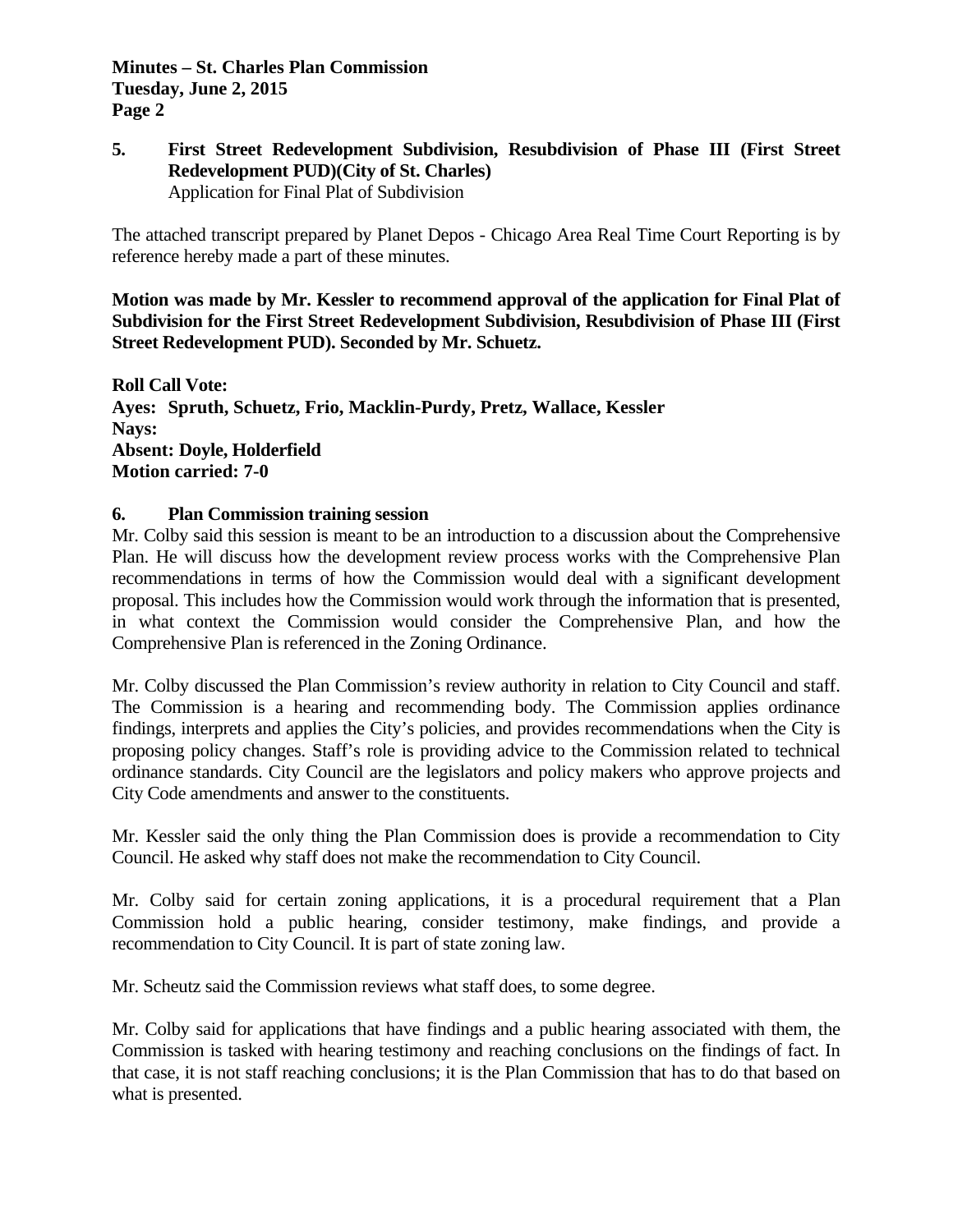Mr. Kessler asked why the state requires the Plan Commission to fill that role.

Ms. Tungare said the Plan Commission functions in almost a quasi-judicial setting. The Commission provides neutrality and an objective recommendation.

Mr. Colby said staff are meant to be administrators and technical contributors. We do not make decisions on items in the City Code where there is a process for something to be reviewed by City Council. The Plan Commission is intended to be an unbiased representative group of citizens who make fair judgements of information that is presented, as a service to the City Council and out of fairness to the applicant.

Ms. Spruth asked if providing recommendations to change policy can be done as part of applications that are presented.

Mr. Colby said that comes up most often when a Concept Plan is presented which involves a proposed land use that is different than identified in the Comprehensive Plan. Another situation is if the Commission is reviewing a project and advises staff that a specific code requirement is unworkable or unreasonable and should be changed. Another situation is if we are approached by a property owner who is requesting to have the Comprehensive Plan amended.

Ms. Macklin- Purdy asked if the Hillcroft proposal is an example of that and Mr. Colby confirmed. He said that was a situation where the Comprehensive Plan had classified the property as singlefamily and the land use being proposed was for townhomes. In that situation, the Commission's support of the project constituted a recommendation to make a certain interpretation of the Comprehensive Plan policy on what the land use should be.

Mr. Frio asked if something the Commission denies goes to City Council and if Council can override that decision. Mr. Colby confirmed.

Mr. Colby said the Plan Commission has both a policy role, in terms of being technical advisors on land use issues and recommending changes to the Comprehensive Plan, and a regulatory role as the formal hearing body that gathers evidence, interprets and applies policy, and makes a recommendation.

Mr. Schuetz asked if the Comprehensive Plan is updated when the Commission makes a recommendation to change the Comprehensive Plan and City Council passes it.

Mr. Colby said it would have to be a specific request to modify the Comprehensive Plan. It is not always necessary to amend the Plan if a project is being proposed and it is interpreted by Council that the project, even though it is a different land use, still fits the Plan. Staff would advise that the Plan should be amended if the proposal deviates from the Plan in a significant way. In those situations, staff would present that information to the Commission and Council to get their feedback, at the concept plan level. It would be Council's decision whether or not they feel it necessary to amend the Comprehensive Plan. They would have to take a specific action and a procedure must be followed to actually amend the Plan.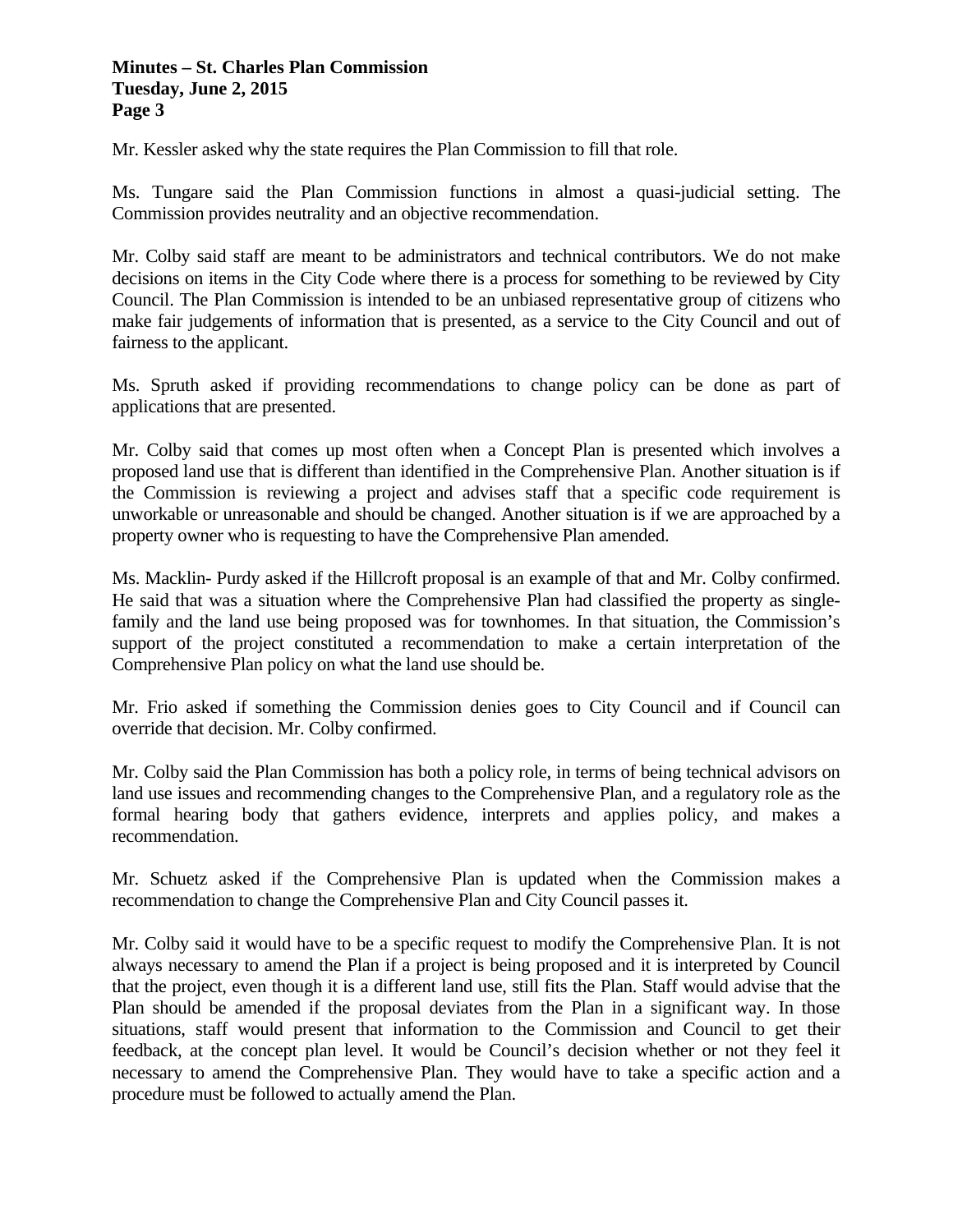Mr. Colby said the policy role of the Plan Commission is related to the Comprehensive Plan. The Comprehensive Plan was adopted in 2013. It is a 20-year plan that sets the City's policies on development, provides guidance on making decisions on development projects, and assists with the City's infrastructure planning. While it is advisory only, it is important because it is an adopted policy, and is referenced in the review criteria for certain zoning applications. That is the connection between the Comprehensive Plan (policy) and zoning applications that are before the Commission.

Mr. Colby said zoning is the regulatory side. The Zoning Ordinance divides the City into zoning districts, with permitted land uses and development standards for each district. Zoning is an exercise of "police power." The state has certain rights to regulate things under the auspices of police power. That power has been delegated to the municipality from the state, so we are subject to the state's procedural requirements, in terms of how we set up a zoning ordinance, how we make changes to the zoning ordinance, how we do public notices, how the Plan Commission conducts hearings and makes recommendations, etc.

Mr. Schuetz asked how Planning & Development Committee differs from the Plan Commission.

Mr. Colby said Planning & Development Committee is the City Council. Council does their work in reviewing projects as a Committee. Instead of discussing all business at a City Council meeting, they discuss more technical things as a Committee and formally vote on ordinances at the City Council meeting.

Mr. Schuetz asked if Planning & Development Committee receives the same information as the Plan Commission. Mr. Colby said yes, along with the Plan Commission's recommendation.

Ms. Tungare said the Plan Commission is a technical review body. You can see yourselves as advisors to the City Council.

Mr. Colby said zoning is not just the City's control over what someone can do with their property; it is also an entitlement for a property owner, in terms of an owner's rights to do something with their property. Zoning is often equated to planning, but they are not the same thing. Zoning is an implementation tool used by the City to try to accomplish planning objectives in the Comprehensive Plan.

Mr. Colby said with large scale development projects, the policy and regulatory considerations are often intermixed. With a large scale project, on the policy side, if the Commission is considering what is an appropriate land use, that comes from the Comprehensive Plan. On the regulatory side, an example would be if the Commission is considering a Map Amendment to change the zoning of a property, or deviations from the zoning standards for a PUD. You also have to consider how the development impacts adjacent property owners and look at adequacy of infrastructure, in terms of transportation and utility impacts. These two areas overlap when considering a large-scale project.

Ms. Macklin-Purdy brought up Heritage Green and how there was a mixture of considerations.

Mr. Colby said in that case, the Commission was looking at the zoning in terms of what had already been approved, what was being requested by the developer, what existed around the site, and the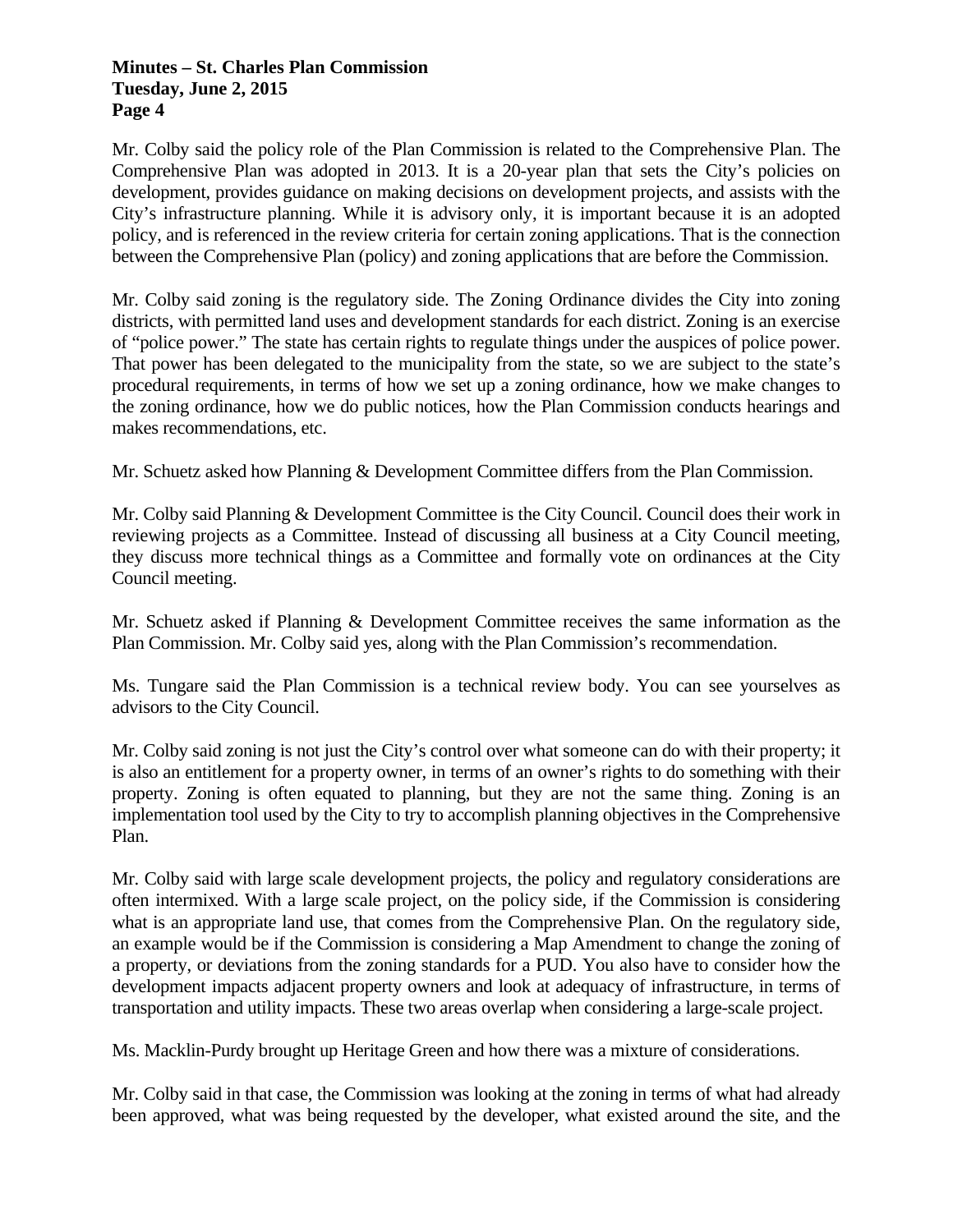impact of changing the zoning, which was regulatory. We also looked at the quality of the development in terms of how well it fit the neighborhood, which related more to the Comprehensive Plan. When considering an application like that, the decision for changing the zoning needs to be based on the findings of fact; it cannot be based on how you perceive the quality of the development, because that does not necessarily relate to the zoning district in which the property is located.

Mr. Colby said the Plan Commission's review process on the regulatory side is outlined in the zoning ordinance. The policy side comes into play when you are reviewing a Concept Plan, and for two types of applications that reference the Comprehensive Plan in the findings of fact: one is a rezoning/map amendment and the other is a Planned Unit Development (PUD).

Mr. Colby said there are often multiple applications presented at the same time for larger projects. The applications need to be considered in a certain order, because one request is necessary for the other requests to be considered. For Heritage Green, the Map Amendment was needed first to change the zoning. The next application was the PUD request in terms of what deviations from the zoning standards the developer was requesting. Finally, after recommending approval of the PUD request, you could consider the PUD Preliminary Plan that demonstrated how the project met the PUD requirements.

Ms. Macklin-Purdy asked if a developer has an idea of whether the City would recommend a land use change.

Mr. Colby said the City requires a developer go through the Concept Plan process for PUDs. For larger projects that require a land use change or that may impact a large area of the community, the City encourages the developer to file for Concept Plan. That way the developer gets some direction from the Plan Commission and Council as to whether there is support for what they are proposing, and how the project might need to be changed to meet the City's expectations.

Mr. Colby said the findings of fact for a map amendment are based on past case law. The Commission's recommendation on those findings are based on a preponderance of evidence; all findings need not be in the affirmative for the Commission to recommend approval. The Comprehensive Plan is just one of the 10 findings to consider.

Mr. Schuetz asked what happens if the first application of multiple applications filed for a larger project is not recommended for approval.

Mr. Colby said the Commission can make different recommendations on different aspects of a project. However, it is not advisable to have a negative recommendation on the Map Amendment and a positive recommendation on the PUD, because the one comes before the other. It would be appropriate for the Commission to recommend approval of the Map Amendment, but then have a different recommendation for the PUD request.

Mr. Kessler asked if the applications are listed on the agenda and in the staff materials in the order in which they should be considered. Mr. Colby confirmed.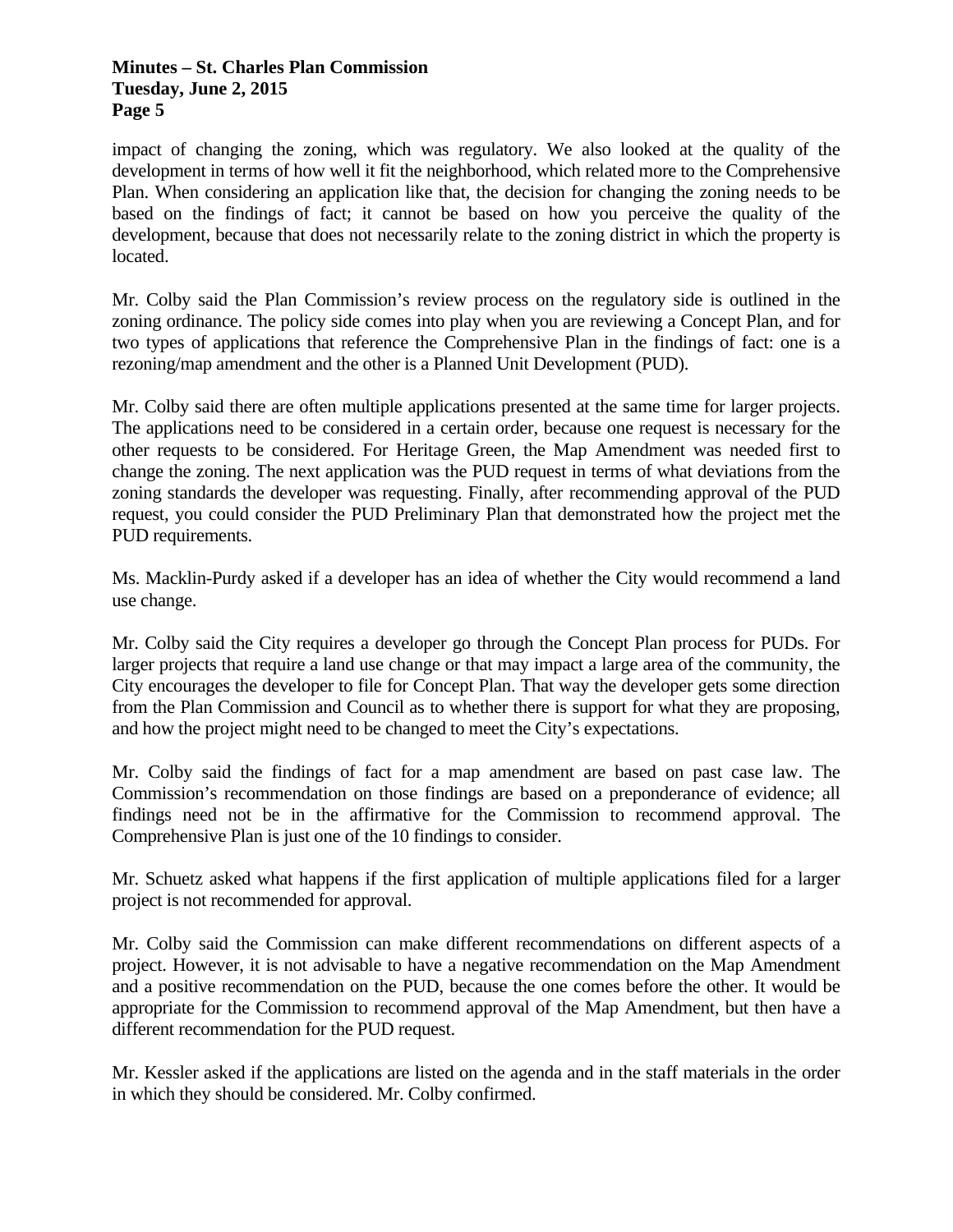Mr. Schuetz asked what would happen if the Commission finds in the affirmative seven out of ten findings of fact.

Mr. Colby said the Commission would need to weigh each of the findings and reach a decision on whether you think there is evidence to support recommending approval or not. You have to place more importance on some findings than others, depending on each individual situation.

Mr. Colby said for a PUD, the Commission is approving zoning standards that are specific for a project. In many cases that would mean deviating from our standard code requirements. PUDs are the most complex of the applications. They usually have the most information provided, including plans, studies, and testimony. There is often controversy and a land use change associated with it. PUDs are also very powerful in terms of the City accomplishing certain planning goals. It gives the City the ability to negotiate for things that are desirable as a way to demonstrate that there is a public benefit to a project. A PUD is meant to be directly linked to Comprehensive Plan goals.

Ms. Spruth asked if there is a time period before a new application can be presented for a project that has been denied.

Mr. Colby said if the Plan Commission communicates to the applicant during the public hearing that there are concerns that would prevent the Commission from supporting the application, the applicant would have the opportunity to revise their application before the Commission makes their recommendation. In that case, the Commission would continue the public hearing. If the public hearing is closed and the Commission makes a recommendation for denial, the application goes to Planning & Development Committee and then City Council for action. If Council were to deny, the Zoning Ordinance states the same project cannot be presented until at least a year from that decision. The developer can modify the project to respond to the issues and request staff to make a determination as to whether the plan has changed enough to be considered a new application, so they may present the application before the year is up.

Mr. Colby said for a PUD, the single finding is whether the PUD is in the public interest. There is a list of criteria to consider when making that determination. Two of the criteria relate to the Comprehensive Plan. The decision should be based on the preponderance of evidence. Sometimes decision making is somewhat subjective because you are required to weigh the information and reach a conclusion.

Mr. Schuetz said he does not recall the Commission debating the findings of fact.

Mr. Kessler said the Commission has not done a great job of that. If we recommend denial, we should have findings of fact to hang our hat on. We have not spent enough time reviewing the findings of fact, particularly for larger projects. The findings can act as a roadmap for the group when reviewing.

Mr. Colby said as a regular practice, the Commission should discuss the findings of fact during the meeting portion, after the public hearing has been closed. The Commission should decide if the findings submitted by the applicant have been supported. Anytime there are findings required for an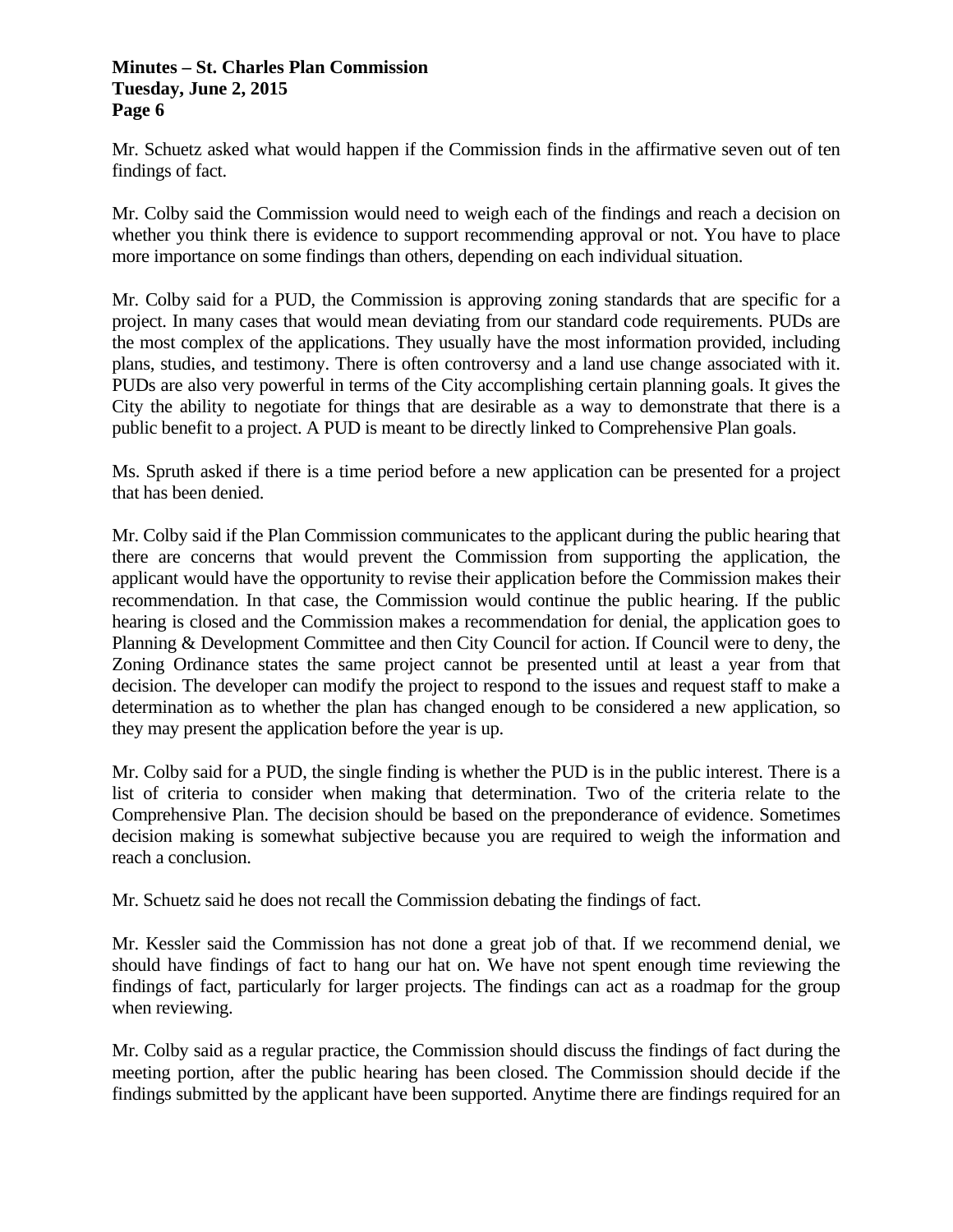application, they will be included in the meeting packet. Staff has recently made a point of having paper copies of those findings for Commissioners at the meeting.

Ms. Tungare said in general, if an application involves a public hearing, there are findings of fact and if it does not involve a public hearing, there are no findings of fact.

Ms. Spruth asked if the findings of fact are summarized in the Comprehensive Plan. Mr. Colby said no, they are only referenced in the Zoning Ordinance. The Comprehensive Plan is only referenced in the Zoning Ordinance where the findings of fact specifically call out the Comprehensive Plan as a consideration.

Mr. Frio asked if staff provides comments on the findings of fact. Mr. Colby said no, staff reviews the application for compliance with code requirements. Staff does not assess the findings because that is the Plan Commission's job to do at the hearing. Staff ensures that the information is presented for the Commission to consider.

Ms. Tungare said in the past, staff prepared findings, as did the applicant. This is no longer done because staff should be advising on the technical aspects of an application, and the Plan Commission should be assessing the applicant's findings. She suggested as Commissioners hear testimony during the public hearing to take notes next to the applicable findings, because that will help the deliberations. Relating the testimony back to the findings of fact is the Commission's primary job.

Mr. Schuetz said when an applicant provides a response to a finding, that is the applicant's opinion, and shouldn't they back the findings up with credible information.

Ms. Tungare said yes, the applicant should provide back-up information through the application process. For example, findings about infrastructure would be supported by the engineering plans. If the Commission does not feel there is enough supporting information, they can ask for more information from the applicant.

Mr. Pretz said the Commission should ask the applicant if they can provide other information. If not, we should say this is the additional information we need, and continue the public hearing.

Mr. Colby said if the applicant refuses to provide the information, the Commission can close the public hearing and recommend denial based on inadequate information submitted for that finding.

Ms. Tungare said she sees the Commission's role in two parts. The first is that Commissioners needs to come prepared for the meetings. When you get familiar with the information ahead of time, you already have a head start when you are listening to testimony at the meeting. You know ahead of time what information you need to ask the applicant about. The second part is listening to the information provided during the public hearing.

Mr. Kessler said the third part is spending more time thinking in terms of findings of fact. We need to know what context in which we need to review an application. The findings are a good framework to use when we are reviewing the material and considering an application.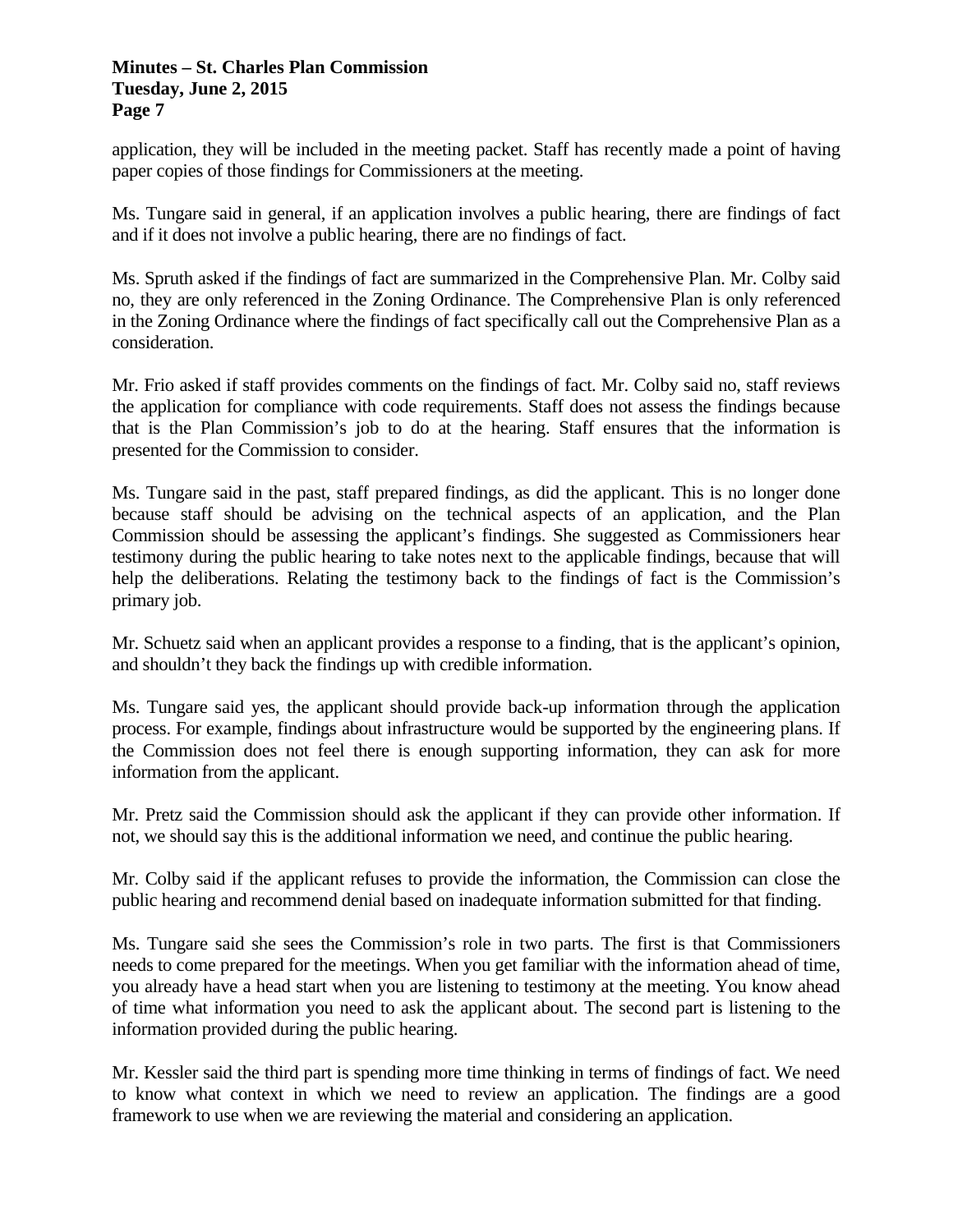Ms. Tungare said a site visit prior to the meeting is also a must.

Ms. Spruth asked if a hearing could be continued so the Plan Commission can take a site visit together.

Ms. Tungare said the Open Meetings Act prohibits more than a majority of a quorum from discussing business, unless it is published as a public meeting.

Ms. Spruth asked if it is possible for an applicant to host a site visit with the Commission.

Mr. Colby said the procedural rules and Open Meetings Act would prevent us from doing something like that. The concern is that it would fall outside the Commission's formal review of a project. You cannot discuss an applicant's proposal unless it has been formally listed on the agenda and all the information has been presented. Staff can organize visits with the Commission, but cannot involve the developer.

Mr. Schuetz said it is difficult to do a site visit before the meeting when the information is not provided until Friday.

Mr. Kessler said the reason we do not get the information until Friday is to allow an applicant more time to provide information between meetings. The weekly development report lists projects that will be coming up. That allows more time for a site visit.

Mr. Colby said more training will come when there is time at upcoming meetings.

### **7. Meeting Announcements**

a. Plan Commission

Tuesday, June 16, 2015 at 7:00 pm Council Chambers Tuesday, July 7, 2015 at 7:00 pm Council Chambers Tuesday, July 21, 2015 at 7:00 pm Council Chambers

b. Planning & Development Committee Monday, June 8, 2015 at 7:00 pm Council Chambers Monday, July 13, 2015 at 7:00 pm Council Chambers

### **8. Additional Business from Plan Commission Members, Staff, or Citizens.**

Mr. Colby said Todd Bancroft, Planning & Development Committee Chair, has suggested holding a joint meeting of the Plan Commission and Planning & Development Committee for members to get acquainted with each other and the process. It is tentatively scheduled prior the July 13 Planning & Development Committee meeting.

### **8. Adjournment at 8:38 p.m.**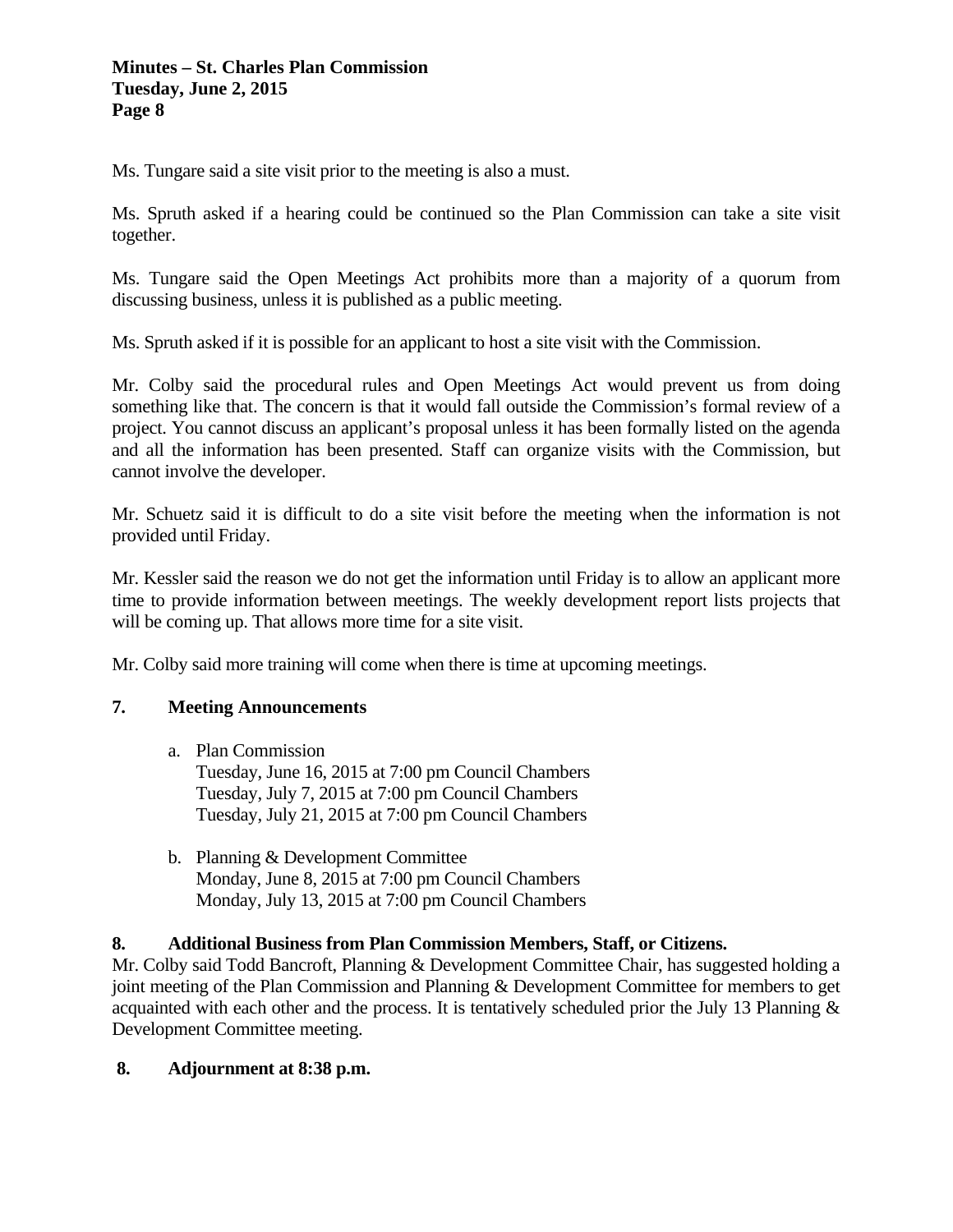1 BEFORE THE PLAN COMMISSION 2 OF THE CITY OF ST. CHARLES  $3$  - - - - - - - - - - - - X 4 In Re the Matter of: : 5 1850 Bricher Road - : 6 Application for PUD : 7 Preliminary Plan. : 8 - - - - - - - - - - - - X 9 10 REPORT OF PROCEEDINGS 11 St. Charles, Illinois 12 Tuesday, June 2, 2015 13 7:01 p.m. 14 15 16 17 18 19 20 21 22 Job No.: 74366A 23 Pages: 1 - 19 24 Reported By: Paula Quetsch, CSR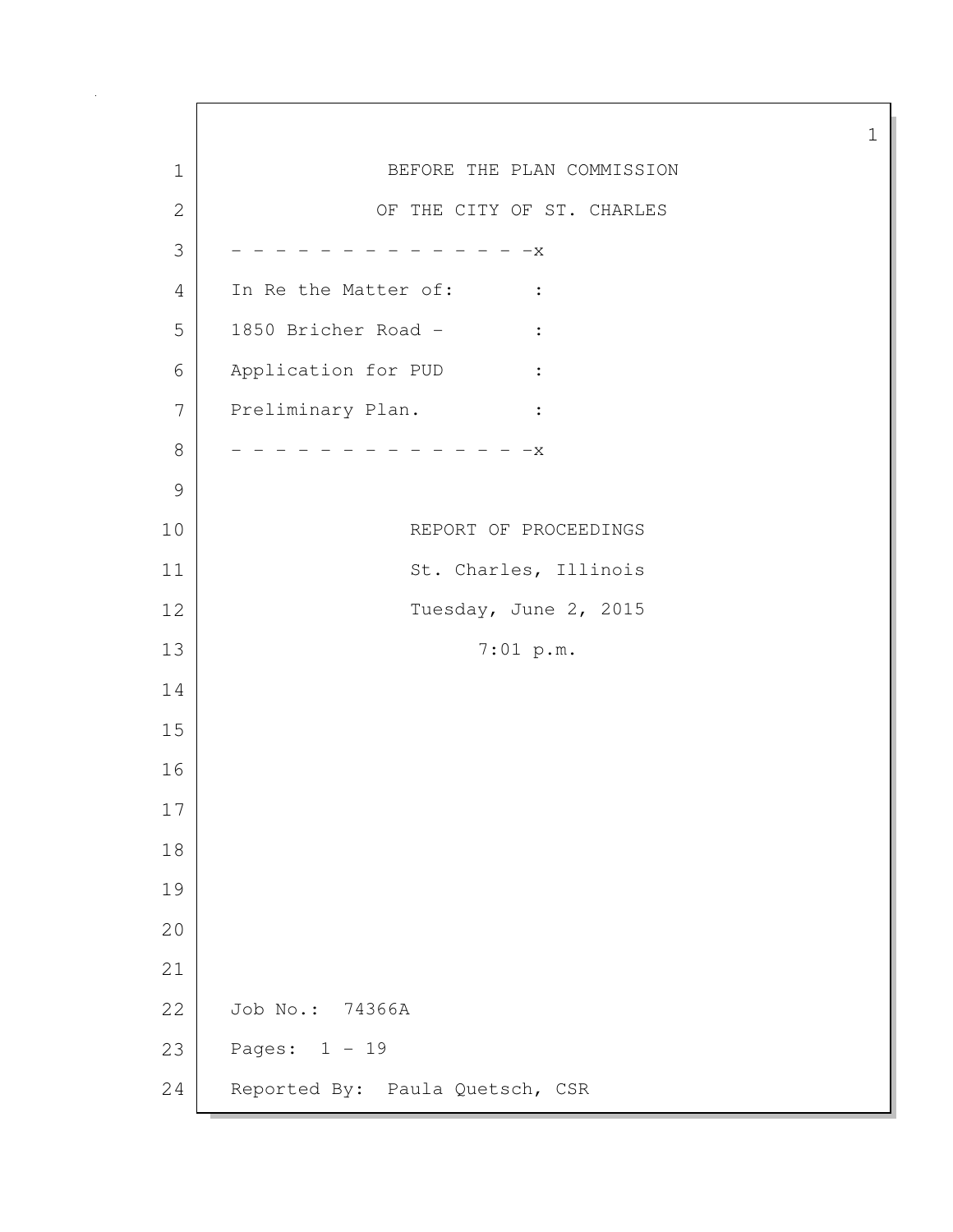$\Gamma$ 

| $\mathbf 1$   | Proceedings held at the location of:            |
|---------------|-------------------------------------------------|
| $\sqrt{2}$    |                                                 |
| 3             |                                                 |
| 4             |                                                 |
| 5             | CITY OF ST. CHARLES COUNCIL CHAMBERS            |
| $\sqrt{6}$    | 2 East Main Street                              |
| 7             | St. Charles, Illinois                           |
| $8\,$         | $(630)$ 377-4400                                |
| $\mathcal{G}$ |                                                 |
| 10            |                                                 |
| 11            |                                                 |
| 12            |                                                 |
| 13            | Before Paula Quetsch, CSR, and Notary Public in |
| 14            | and for the State of Illinois.                  |
| $15\,$        |                                                 |
| 16            |                                                 |
| 17            |                                                 |
| $18\,$        |                                                 |
| 19            |                                                 |
| 20            |                                                 |
| 21            |                                                 |
| 22            |                                                 |
| 23            |                                                 |
| 24            |                                                 |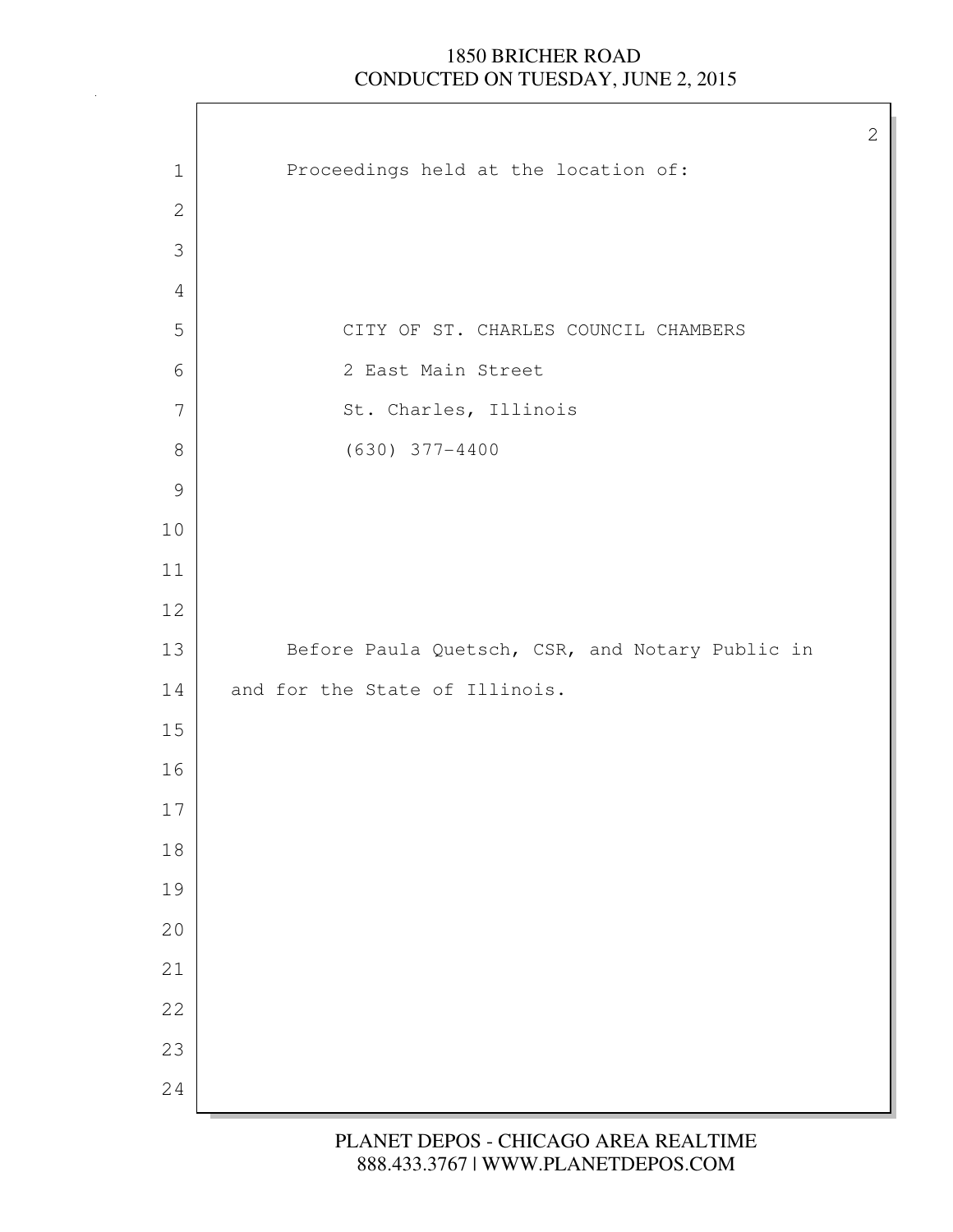3

| $\mathbf 1$<br>PRESENT:<br>TODD WALLACE, Chairman<br>$\mathbf{2}$<br>3<br>TIM KESSLER, Member<br>DAN FRIO, Member<br>4<br>5<br>LAURA MACKLIN-PURDY, Member<br>6<br>TOM PRETZ, Member<br>7<br>TOM SCHUETZ, Member<br>$8\,$<br>MICHELLE SPRUTH, Member<br>$\mathcal{G}$<br>ALSO PRESENT:<br>10<br>RUSSELL COLBY, Planning Division Manager<br>11<br>ELLEN JOHNSON, Planner<br>12<br>RITA TUNGARE, Director of Community &<br>13<br>Economic Development<br>14<br>15<br>16<br>17<br>18<br>19<br>20<br>21<br>22<br>23<br>24 |  |  |
|-------------------------------------------------------------------------------------------------------------------------------------------------------------------------------------------------------------------------------------------------------------------------------------------------------------------------------------------------------------------------------------------------------------------------------------------------------------------------------------------------------------------------|--|--|
|                                                                                                                                                                                                                                                                                                                                                                                                                                                                                                                         |  |  |
|                                                                                                                                                                                                                                                                                                                                                                                                                                                                                                                         |  |  |
|                                                                                                                                                                                                                                                                                                                                                                                                                                                                                                                         |  |  |
|                                                                                                                                                                                                                                                                                                                                                                                                                                                                                                                         |  |  |
|                                                                                                                                                                                                                                                                                                                                                                                                                                                                                                                         |  |  |
|                                                                                                                                                                                                                                                                                                                                                                                                                                                                                                                         |  |  |
|                                                                                                                                                                                                                                                                                                                                                                                                                                                                                                                         |  |  |
|                                                                                                                                                                                                                                                                                                                                                                                                                                                                                                                         |  |  |
|                                                                                                                                                                                                                                                                                                                                                                                                                                                                                                                         |  |  |
|                                                                                                                                                                                                                                                                                                                                                                                                                                                                                                                         |  |  |
|                                                                                                                                                                                                                                                                                                                                                                                                                                                                                                                         |  |  |
|                                                                                                                                                                                                                                                                                                                                                                                                                                                                                                                         |  |  |
|                                                                                                                                                                                                                                                                                                                                                                                                                                                                                                                         |  |  |
|                                                                                                                                                                                                                                                                                                                                                                                                                                                                                                                         |  |  |
|                                                                                                                                                                                                                                                                                                                                                                                                                                                                                                                         |  |  |
|                                                                                                                                                                                                                                                                                                                                                                                                                                                                                                                         |  |  |
|                                                                                                                                                                                                                                                                                                                                                                                                                                                                                                                         |  |  |
|                                                                                                                                                                                                                                                                                                                                                                                                                                                                                                                         |  |  |
|                                                                                                                                                                                                                                                                                                                                                                                                                                                                                                                         |  |  |
|                                                                                                                                                                                                                                                                                                                                                                                                                                                                                                                         |  |  |
|                                                                                                                                                                                                                                                                                                                                                                                                                                                                                                                         |  |  |
|                                                                                                                                                                                                                                                                                                                                                                                                                                                                                                                         |  |  |
|                                                                                                                                                                                                                                                                                                                                                                                                                                                                                                                         |  |  |
|                                                                                                                                                                                                                                                                                                                                                                                                                                                                                                                         |  |  |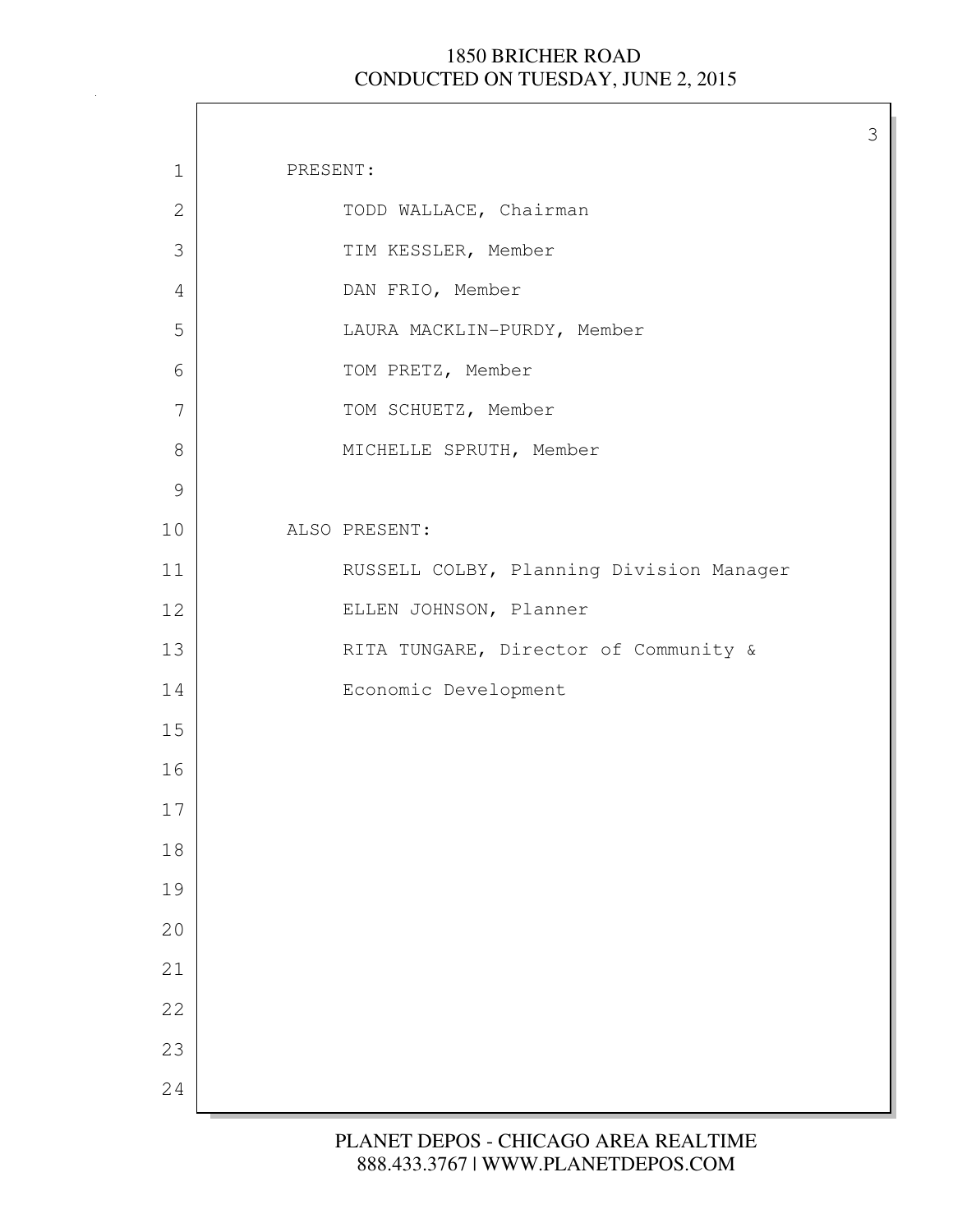4

| $\mathbf 1$  | PROCEEDINGS                               |
|--------------|-------------------------------------------|
| $\mathbf{2}$ | CHAIRMAN WALLACE: St. Charles Plan        |
| 3            | Commission come to order.                 |
| 4            | Tim.                                      |
| 5            | MEMBER KESSLER: Spruth.                   |
| 6            | MEMBER SPRUTH: Here.                      |
| 7            | MEMBER KESSLER: Schuetz.                  |
| 8            | MEMBER SCHUETZ: Here.                     |
| 9            | MEMBER KESSLER: Frio.                     |
| 10           | MEMBER FRIO: Here.                        |
| 11           | MEMBER KESSLER: Macklin-Purdy.            |
| 12           | MEMBER MACKLIN-PURDY: Here.               |
| 13           | MEMBER KESSLER: Pretz.                    |
| 14           | MEMBER PRETZ: Here.                       |
| 15           | MEMBER KESSLER: Wallace.                  |
| 16           | CHAIRMAN WALLACE: Here.                   |
| 17           | MEMBER KESSLER: Kessler, here.            |
| 18           | CHAIRMAN WALLACE: All right. Presentation |
| 19           | of the May 19, 2015, minutes.             |
| 20           | MEMBER KESSLER: So moved.                 |
| 21           | MEMBER SCHUETZ: Second.                   |
| 22           | CHAIRMAN WALLACE: All in favor.           |
| 23           | (Ayes heard.)                             |
| 24           | CHAIRMAN WALLACE: Opposed.                |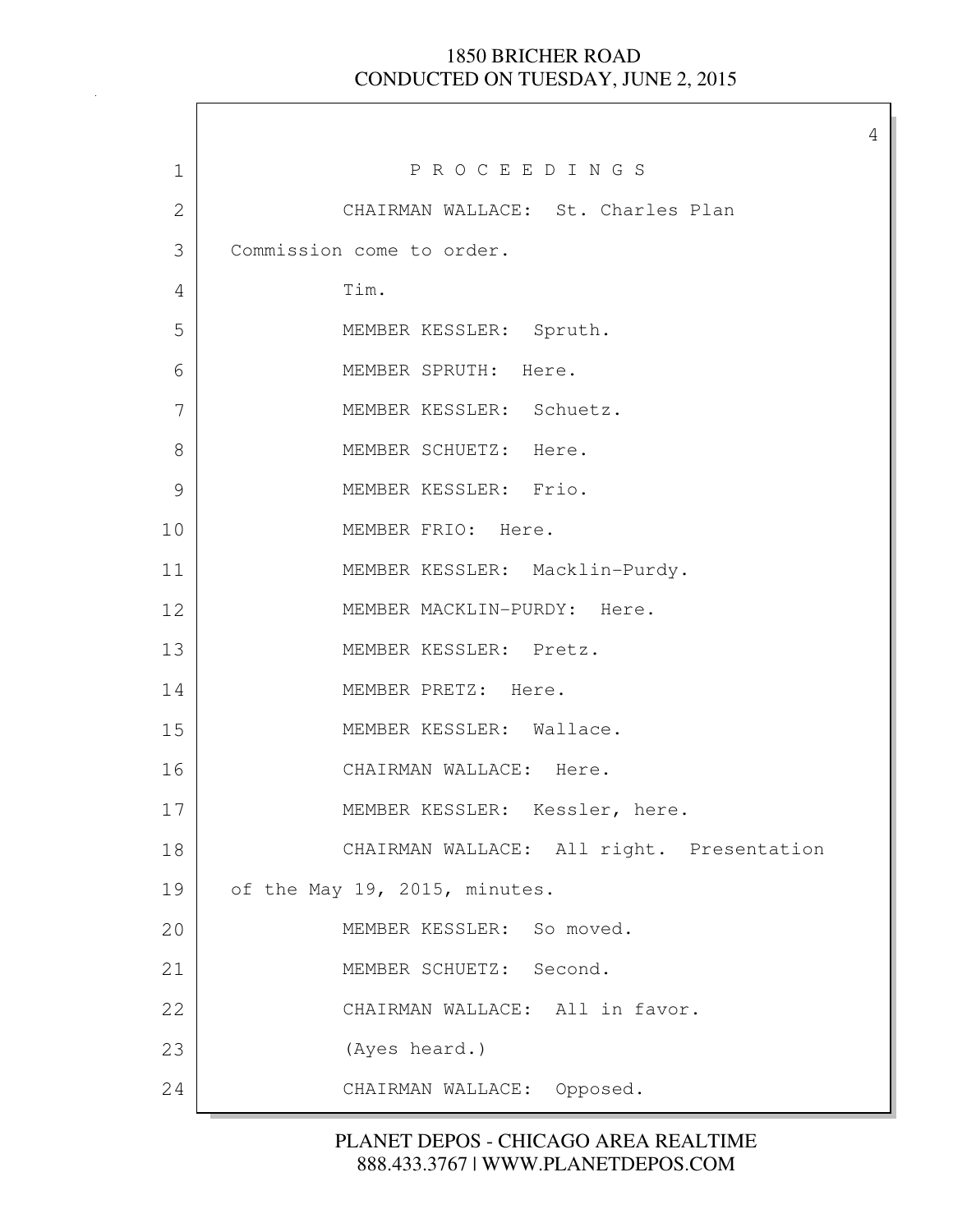| 1  | (No response.)                                         |
|----|--------------------------------------------------------|
| 2  | CHAIRMAN WALLACE: All right. That motion               |
| 3  | passes unanimously.                                    |
| 4  | Item 4.                                                |
| 5  | MEMBER KESSLER: Did you hear from Brian?               |
| 6  | CHAIRMAN WALLACE: No, I did not.                       |
| 7  | Okay. Item 4 on the agenda, 1850 Bricher               |
| 8  | Road, St. Charles Commercial Center PUD, CIMA          |
| 9  | Developers, application for PUD preliminary plan.      |
| 10 | MS. JOHNSON: This is the site of the former            |
| 11 | Jaws Car Wash. The property is located within the      |
| 12 | St. Charles Commercial Center PUD which was originally |
| 13 | established in 1982, and the property was developed    |
| 14 | originally for the car wash in 2002, and at that time  |
| 15 | a PUD preliminary plan was approved for the site. Now  |
| 16 | the Applicant, CIMA Developers, would like to demolish |
| 17 | that existing building and redevelop the site for a    |
| 18 | multi-tenant commercial center.                        |
| 19 | This requires approval a new PUD preliminary           |
| 20 | plan to ensure that all applicable PUD and zoning      |
| 21 | requirements are met. The Plan Commission's            |
| 22 | recommendation should be based on conformance of the   |
| 23 | plans with the PUD ordinance and the zoning ordinance. |
| 24 | So proposed is construction of a three-unit            |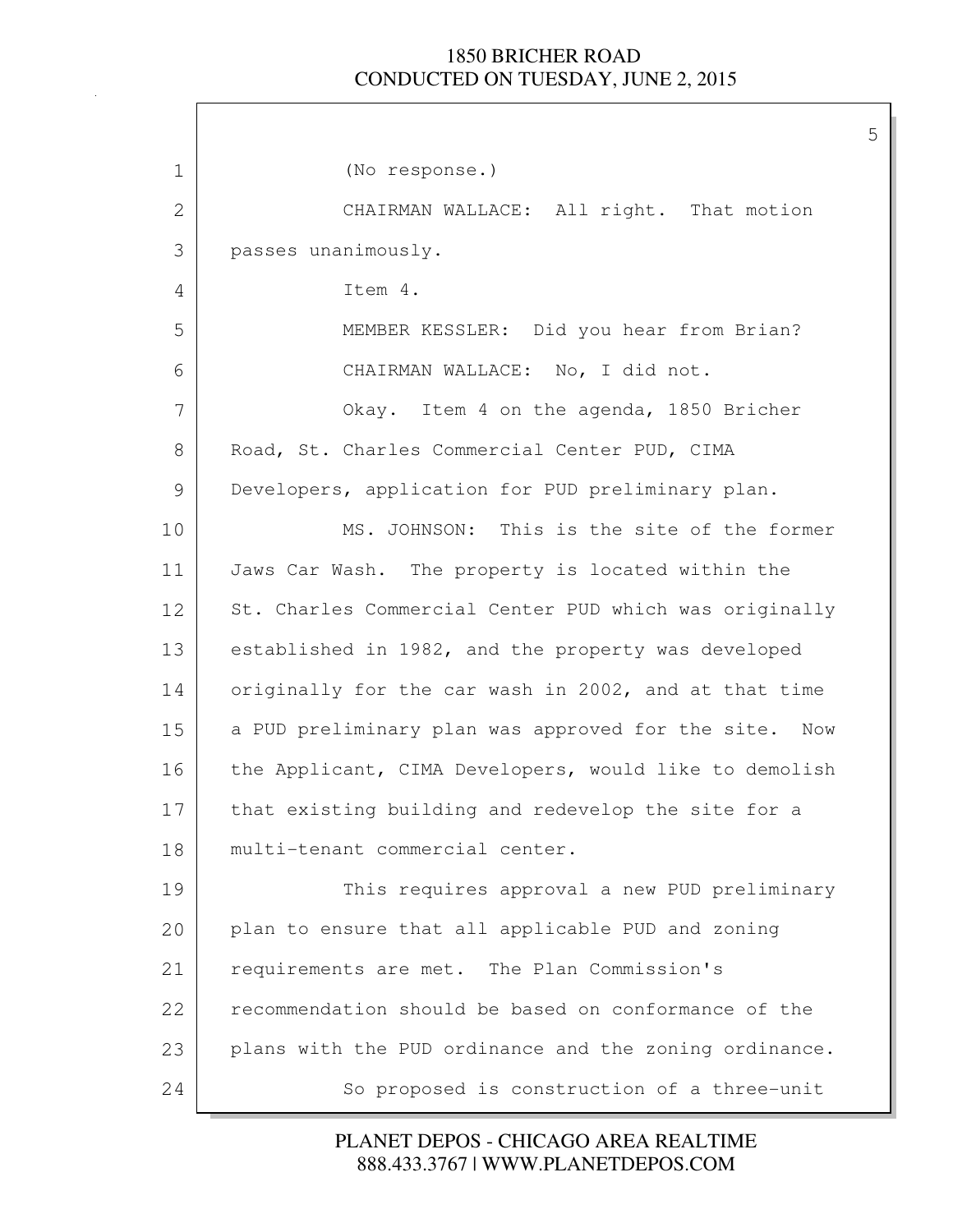| $\mathbf 1$ | about 5,000-square-foot commercial building which will |
|-------------|--------------------------------------------------------|
| 2           | front Route 38. One unit is intended for a restaurant  |
| 3           | user, one for a liquor store, and another unit for a   |
| 4           | retail user. All of these uses are permitted in        |
| 5           | the PUD.                                               |
| 6           | Parking is proposed in front of and behind             |
| 7           | the building. A total of 26 spaces are required for    |
| 8           | the uses and 36 are provided. A sidewalk runs along    |
| 9           | the front and the west side of the building, and on    |
| 10          | the east side is an outdoor dining area for the        |
| 11          | restaurant user.                                       |
| 12          | Building foundation landscaping, parking lot           |
| 13          | landscaping, and frontage landscaping along Route 38   |
| 14          | is provided and meets all landscaping requirements.    |
| 15          | The two-way cross access on both sides of              |
| 16          | the site, cross access with the gas station to the     |
| 17          | east and the tire store to the west will remain, and   |
| 18          | the existing rear drive at the southeast corner will   |
| 19          | be converted to a one-way drive for entrance only, and |
| 20          | a new two-way access drive will be at the southwest    |
| 21          | Both of those drives are from the private<br>corner.   |
| 22          | drive that runs behind the building.                   |
| 23          | A monument sign is proposed on the north               |
| 24          | side of the building, and another is proposed behind   |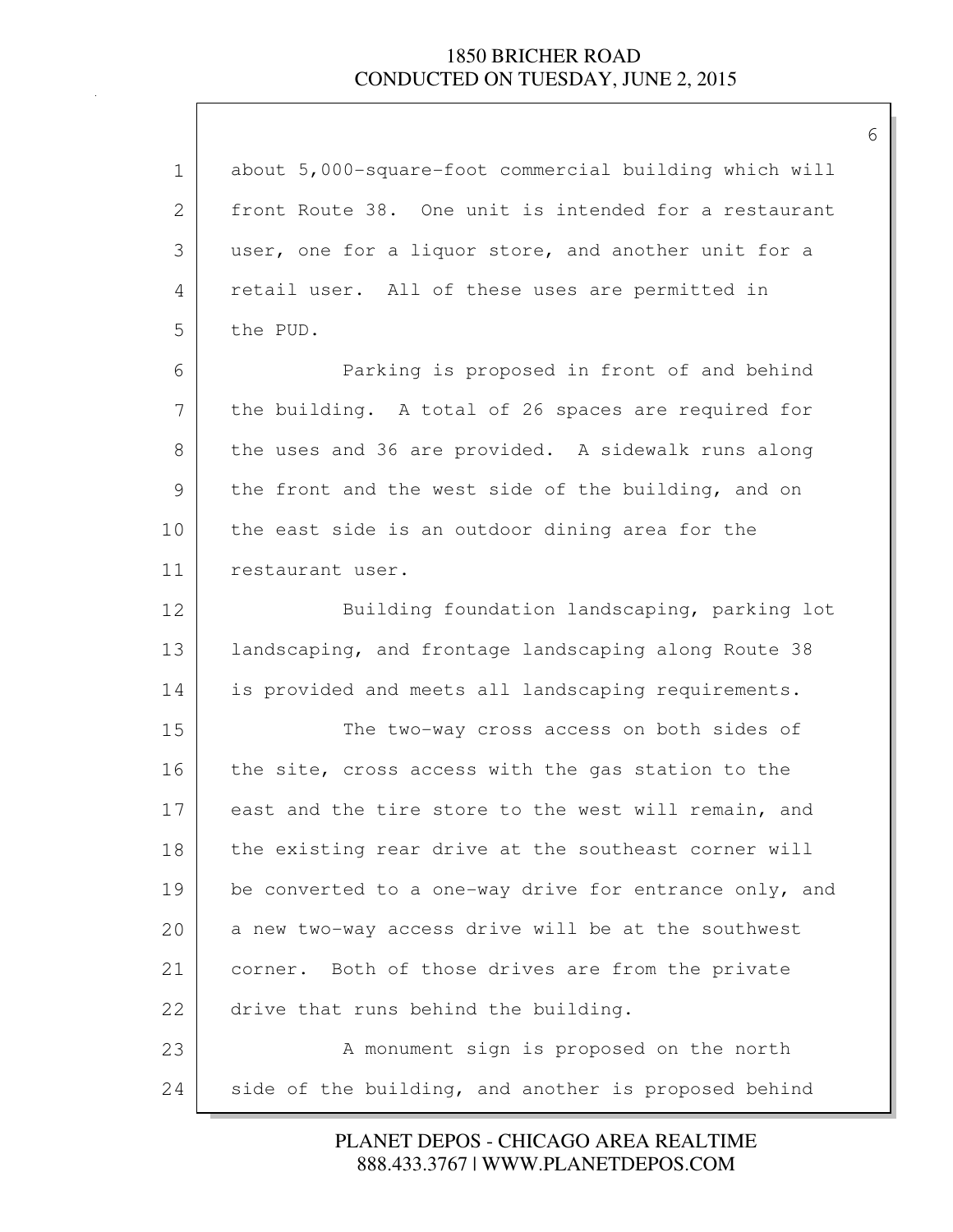| $\mathbf 1$  | the building. However, only one monument sign is       |
|--------------|--------------------------------------------------------|
| $\mathbf{2}$ | allowed on the site per the PUD ordinance, while       |
| 3            | signage could be added as an option on the back of the |
| 4            | building to provide more visibility for Bricher Road   |
| 5            | instead of the monument sign over here.                |
| 6            | As far as zoning law requirements, the plan            |
| 7            | complies with all requirements, setbacks, building     |
| 8            | coverage, and height.                                  |
| 9            | And regarding building architecture,                   |
| 10           | proposed is a one-story brick building on all sides.   |
| 11           | Glass door fronts will run the width of the front of   |
| 12           | the building and then wrap around the sides.<br>The    |
| 13           | storefront will be about two-thirds of the height of   |
| 14           | the building. Pillars will stand out from the          |
| 15           | building separating the storefronts, and a stone belt  |
| 16           | course will wrap around the building. The design       |
| 17           | meets the requirements of the zoning ordinance design  |
| 18           | standards for structures in this zoning district. And  |
| 19           | we have -- staff has suggested that awnings be added   |
| 20           | above the building entrances to articulate the         |
| 21           | entrance and protect visitors from rain and elements.  |
| 22           | A cornice could be added as an alternative.            |
| 23           | Engineering review is ongoing but upon                 |
| 24           | completion of any outstanding staff comments, the      |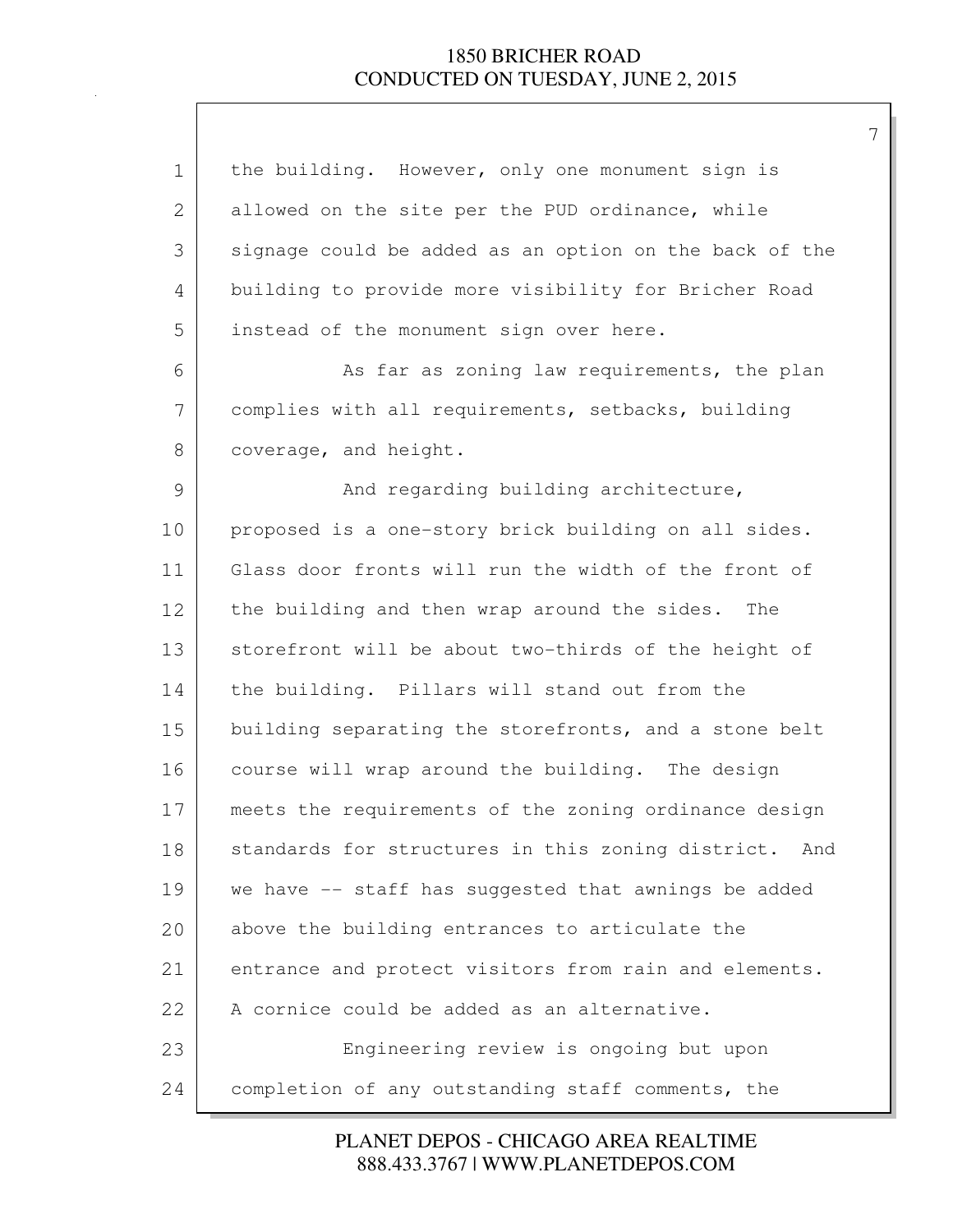8

1 proposal has the ability to meet all City code 2 requirements. 3 The applicant is here to introduce himself, 4 and he can answer any questions that you have. 5 CHAIRMAN WALLACE: Excuse my curiosity. Why 6 is the City presenting this instead of the applicant? 7 MS. JOHNSON: Because it's not a public 8 hearing item. So I believe typically staff will 9 present these items. 10 MR. COLBY: It's a presentation of the staff 11 report recommendation. It's just a plan review. 12 CHAIRMAN WALLACE: All right. Don't get me 13 | wrong. You did a great job. I have a couple of 14 questions real quick. 15 The sign off of Bricher Road, is that 16 actually off of Bricher Road, or is it off of the 17 private drive? 18 MS. JOHNSON: The private drive. So there's 19 a piece of land between the private drive and 20 Bricher Road that separates this side from Bricher. 21 The address is Bricher Road because I quess the 22 address is based on the road from which the lot is 23 accessed. So it has frontage on Route 38 but the 24 address is Bricher.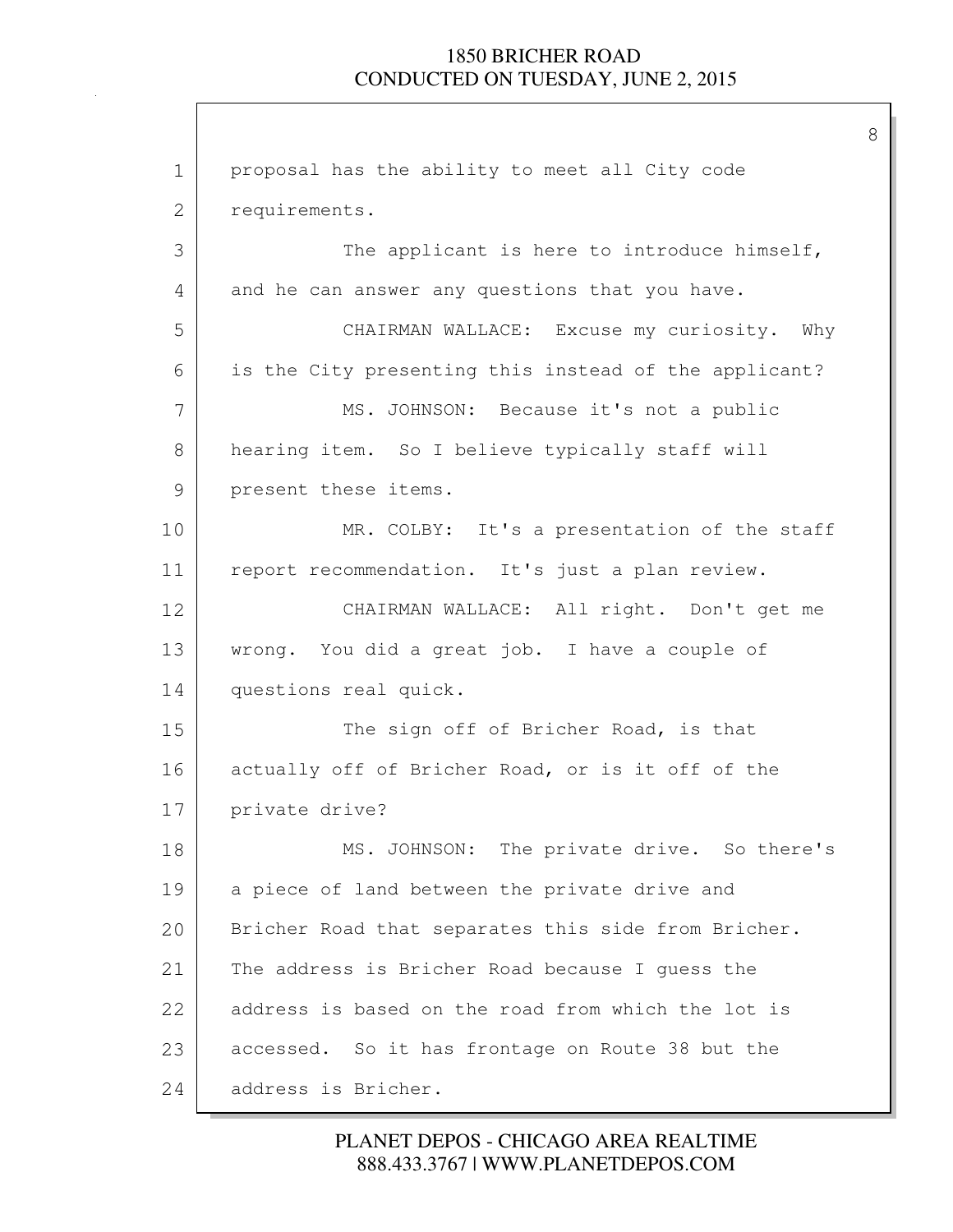| $\mathbf 1$  | CHAIRMAN WALLACE: And then you had said                |
|--------------|--------------------------------------------------------|
| $\mathbf{2}$ | that they weren't requesting any variances. Is there   |
| 3            | a building setback variance on the east side?          |
| 4            | MS. JOHNSON: That one was -- the original              |
| 5            | PUD preliminary plan for the site showed a 7-foot      |
| 6            | setback on that side, on the east side, and there's    |
| 7            | some language in the PUD ordinance that's in the staff |
| 8            | report that basically states that if City Council has  |
| 9            | determined that a setback less than required in the    |
| 10           | zoning ordinance is permissible, then we interpreted   |
| 11           | that that can continue. So now they're showing a       |
| 12           | 10-foot setback on the east side.                      |
| 13           | CHAIRMAN WALLACE: Questions?                           |
| 14           | MEMBER SCHUETZ: I just had a question on               |
| 15           | that setback you answered. And then on the awnings,    |
| 16           | was there any comment from the applicant?              |
| 17           | MS. JOHNSON: No. But they're here tonight              |
| 18           | to respond.                                            |
| 19           | MEMBER SCHUETZ: Just curious. I'd like to              |
| 20           | hear the comment.                                      |
| 21           | MEMBER MACKLIN-PURDY: I had a question                 |
| 22           | about the one-way versus the two-way and why is that   |
| 23           | being turned into a one-way?                           |
| 24           | MS. JOHNSON: The access drive, the access              |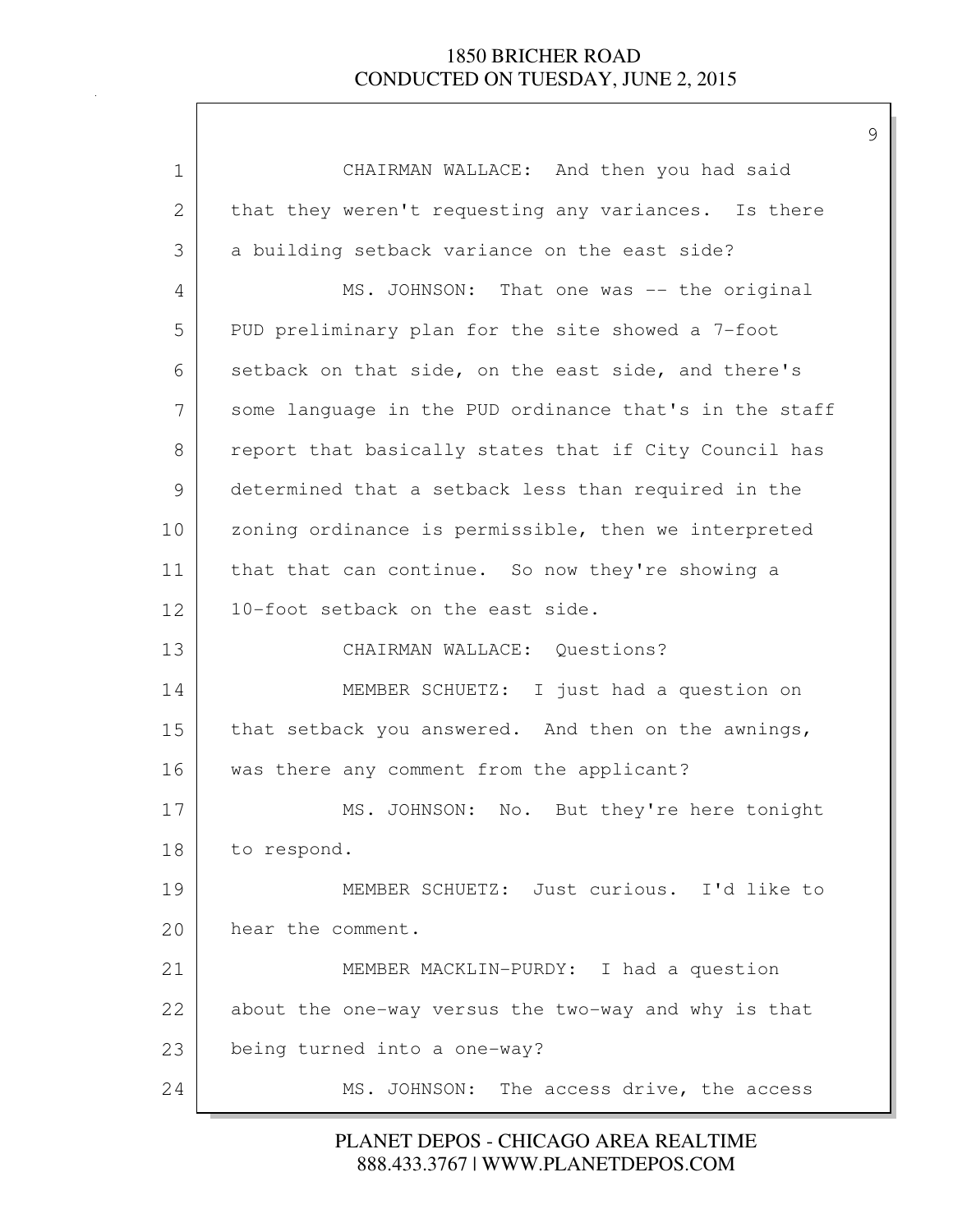| $\mathbf 1$ | point off of the private drive, for circulation        |
|-------------|--------------------------------------------------------|
| 2           | purposes, the parking in the rear will be one-way. So  |
| 3           | vehicles will enter that one-way drive and circulate   |
| 4           | to the left to the one-way parking, and then they'll   |
| 5           | also have the option of exiting and entering via the   |
| 6           | new drive at the other corner of the site.             |
| 7           | MR. SPINA: I can show you on the site plan             |
| 8           | if you'd like.                                         |
| 9           | MEMBER MACKLIN-PURDY: Okay. Great.                     |
| 10          | MR. SPINA: My name is Mario Spina.                     |
| 11          | THE COURT REPORTER: Will you repeat your               |
| 12          | name, please?                                          |
| 13          | MR. SPINA: Mario Spina, S-p-i-n-a.                     |
| 14          | So we're construction project management for           |
| 15          | the property, so if you have any questions, I can      |
| 16          | answer them.                                           |
| 17          | But regarding the circulation of the back,             |
| 18          | originally -- or currently there's a two-way lane on   |
| 19          | that entrance on the southeast corner. We converted    |
| 20          | it to a one-way so that we could just have parking in  |
| 21          | the rear for employees, and there's still a two-lane   |
| 22          | entrance off of the frontage road off of Bricher; it's |
| 23          | just now it's moved to the west of the property        |
| 24          | instead of the east. So that'll allow traffic in the   |

888.433.3767 | WWW.PLANETDEPOS.COM PLANET DEPOS - CHICAGO AREA REALTIME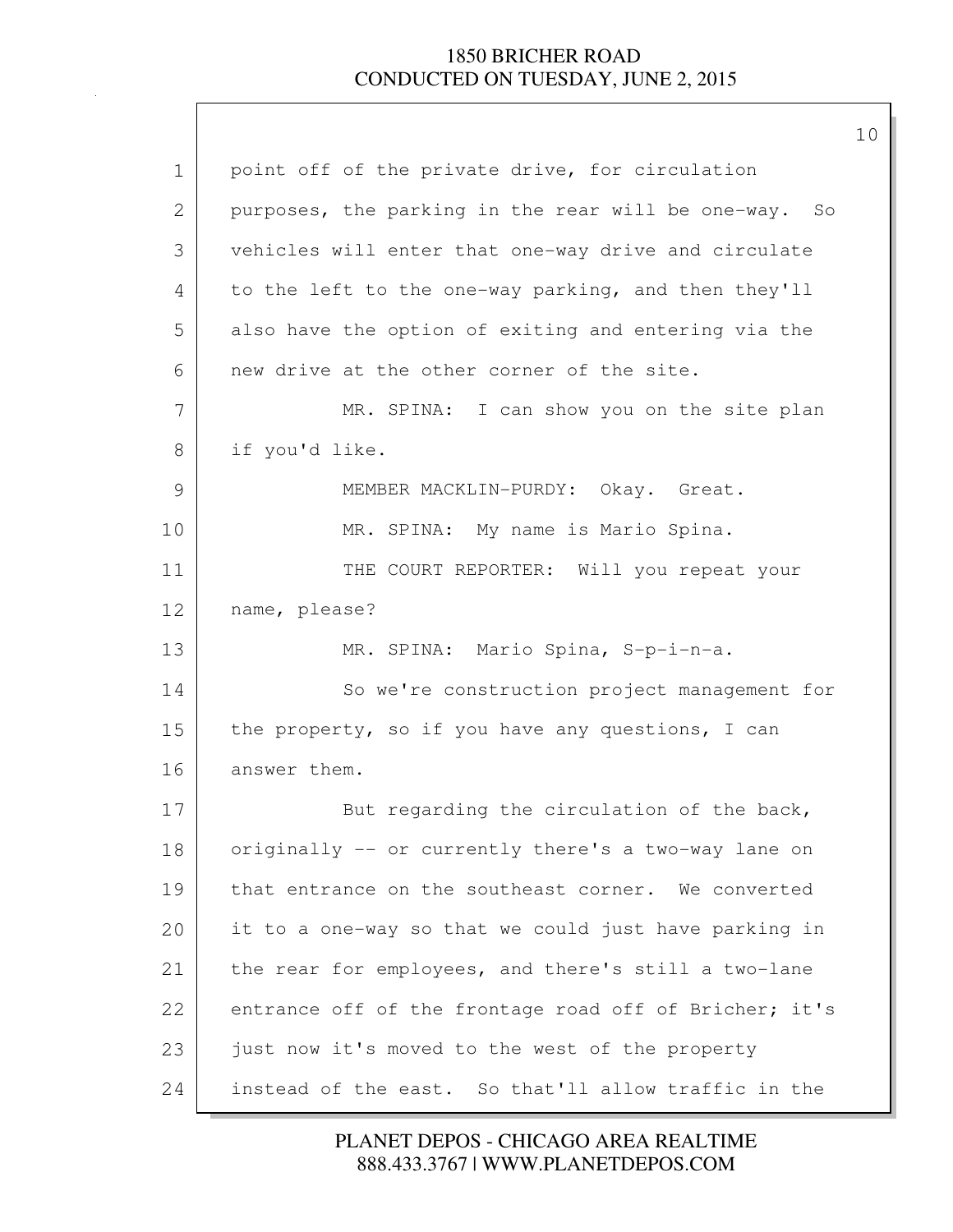| $\mathbf 1$ | front, but you'll still get access to the back road,   |
|-------------|--------------------------------------------------------|
| 2           | or somebody can come in off the back road and go       |
| 3           | directly to the front without having to go through the |
| 4           | back area where the employees park.                    |
| 5           | CHAIRMAN WALLACE: Is there any issue with              |
| 6           | the cross-access easement to the adjoining owners for  |
| 7           | on-site use?                                           |
| 8           | MR. SPINA: Well, we also own the BP                    |
| 9           | station. We're okay. There's existing cross-access     |
| 10          | easements. This whole property was developed with      |
| 11          | Shodeen, I think back in the early '80s. So they have  |
| 12          | a whole cross access.                                  |
| 13          | CHAIRMAN WALLACE: But there aren't any                 |
| 14          | conditions on use that would -- the reason that we're  |
| 15          | concerned at this level is for circulation purposes,   |
| 16          | and if all of a sudden the property owner to the west  |
| 17          | decides they're going to shut down the cross access,   |
| 18          | that may create a problem.                             |
| 19          | MR. SPINA: We're not shutting down any                 |
| 20          | cross access. Actually, the cross-access lanes that    |
| 21          | you see currently are on the east going to the station |
| 22          | on the west going to the tire facility are being       |
|             |                                                        |
| 23          | maintained. Nothing is being done with those at all.   |

888.433.3767 | WWW.PLANETDEPOS.COM PLANET DEPOS - CHICAGO AREA REALTIME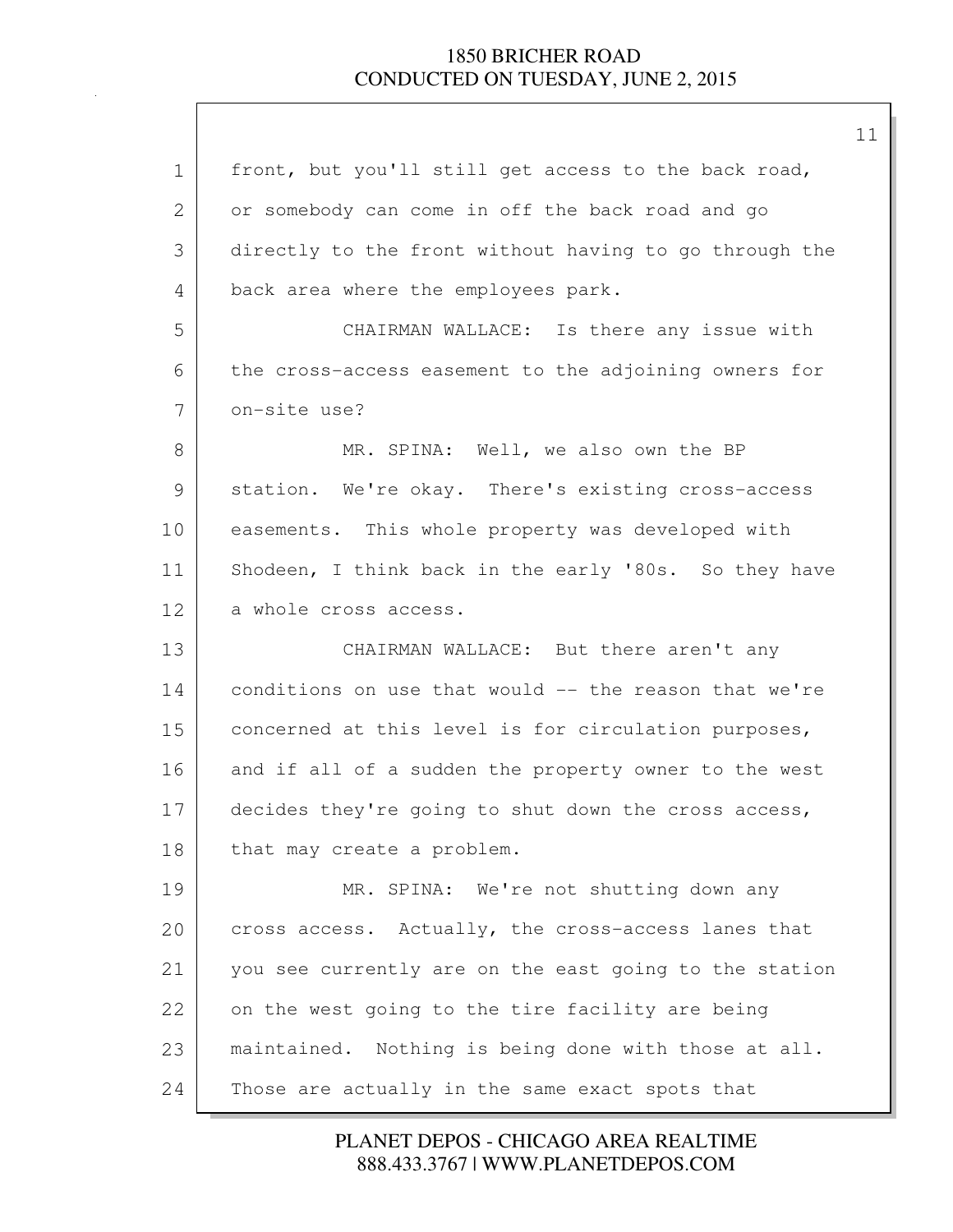1 they're in currently. 2 | CHAIRMAN WALLACE: Other questions? 3 MEMBER SPRUTH: Do you know how many vehicle 4 movements for this property? 5 MR. SPINA: You mean how much traffic we'd 6 get to the site? 7 MEMBER SPRUTH: Yeah. 8 MR. SPINA: Not exactly. I know the station 9 currently has a traffic count of around 2,000 cars -- 10 or 2,000 customers a day. 11 MEMBER SPRUTH: And the uses you said were a 12 liquor store? 13 MR. SPINA: We have a food concept called 14 | Urban Counter. There's three locations currently. 15 There's one in Aurora, one in Chicago, and one in 16 Hinsdale, and that's going to be occupying the east 17 end cap. 18 MEMBER SPRUTH: And what is that? 19 MR. SPINA: It's kind of like higher end 20 | food service food. We've got half-pound burgers hand 21 pressed; it has breakfast, as well, salads, wraps, 22 fresh sandwiches, milk shakes. 23 MEMBER KESSLER: Sit-down or cafeteria? 24 MR. SPINA: It's not cafeteria. It's a

> 888.433.3767 | WWW.PLANETDEPOS.COM PLANET DEPOS - CHICAGO AREA REALTIME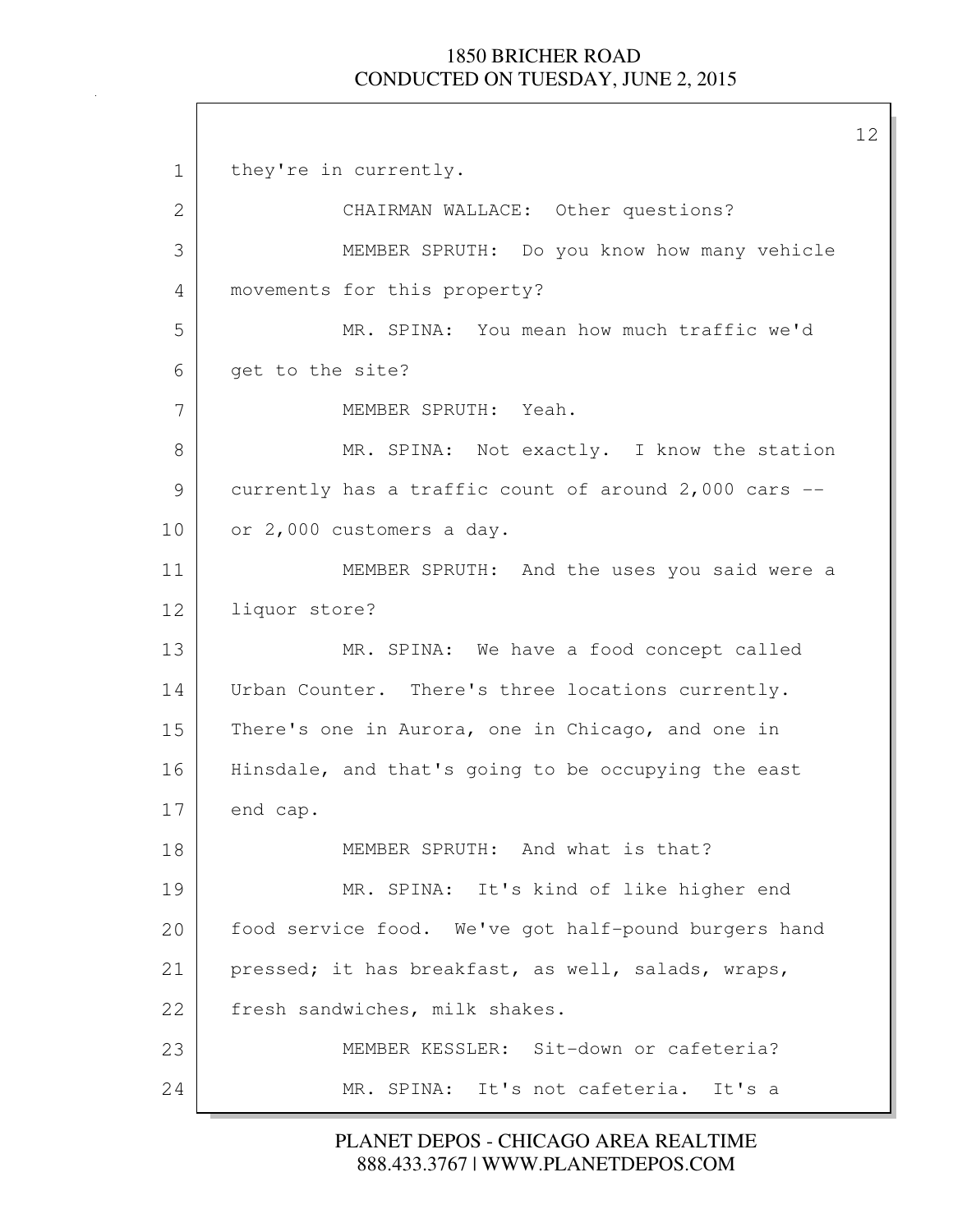13

1 self-service restaurant. It's kind of like a 2 Smashburger-type. 3 MEMBER MACKLIN-PURDY: Is there going to be 4 an outdoor seating area? 5 MR. SPINA: Yeah. It's a little bit hard to 6 see. The hashed area to the east of the building is 7 actually all outdoor seating. 8 | CHAIRMAN WALLACE: What did you say about 9 2,000 cars a day? 10 MR. SPINA: The current gas station. 11 CHAIRMAN WALLACE: Oh, I thought you were 12 | talking about one of your potential tenants. 13 MR. SPINA: I hope so. 14 The liquor store actually in the middle is 15 | run by us, as well. It's a  $-$  it's going to be beer, 16 wine and spirits, try to do higher end very nice 17 liquor store. We have six other locations -- stations 18 | that actually have beer and wine, but this will be our 19 | first freestanding beer, wine and spirits location. 20 MEMBER KESSLER: Do you have a liquor 21 license already? 22 MR. SPINA: No. We're going through the 23 board right now. Everything seems to be okay, but 24 we're going through that process right now.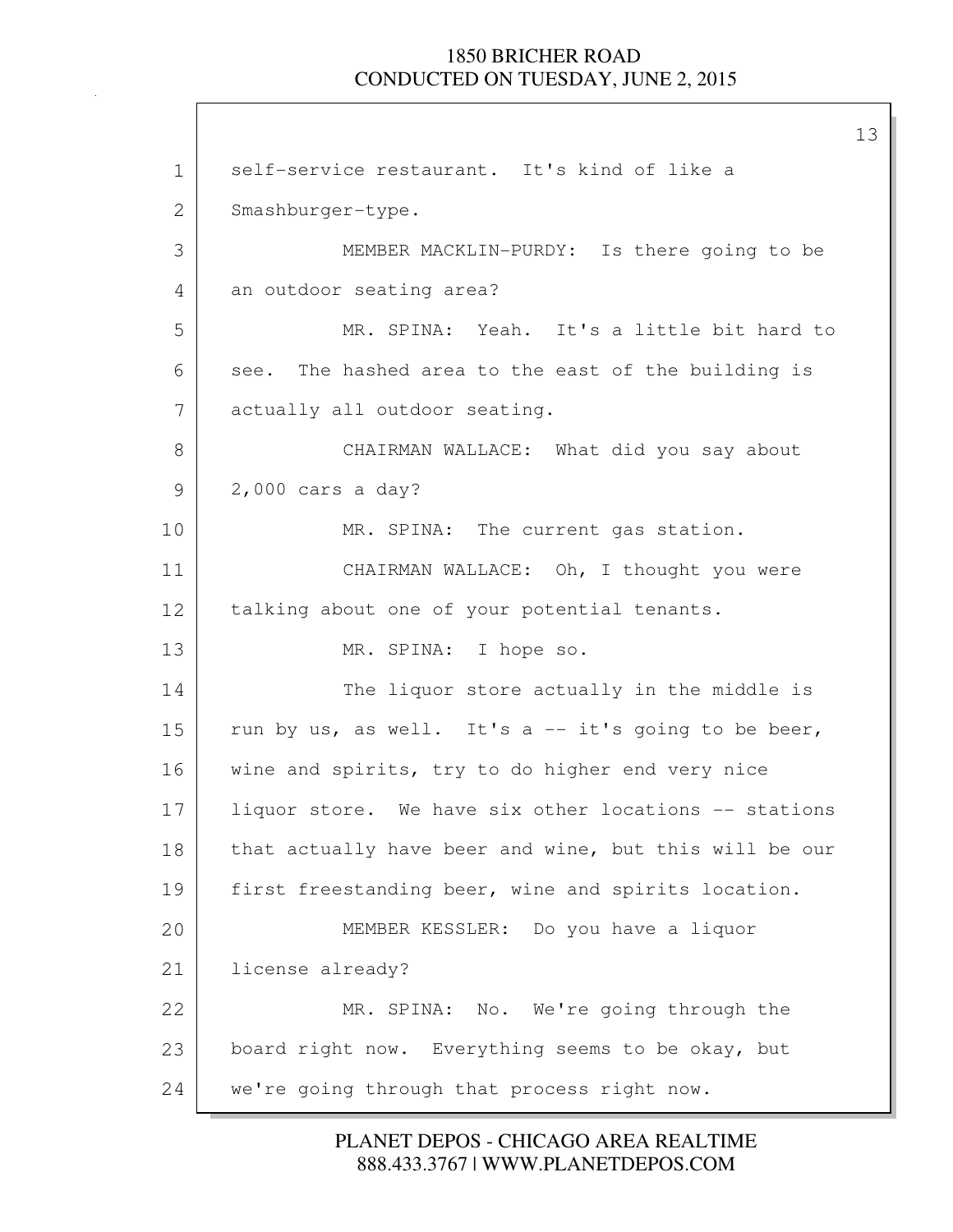1 MEMBER MACKLIN-PURDY: And the restaurant is 2 not going to serve alcohol? 3 MR. SPINA: We're actually submitting for a 4 pouring license to do five beers and five wines and 5 tap to pair with the foods. We have like a blue 6 cheese burger with arugula we can pair with -- and 7 other items that we could try and do food pairings 8 with beer and wine on. So that's kind of what we're 9 proposing to do. That's also in that application, 10 as well. 11 MEMBER SPRUTH: What was the seating at the 12 restaurant? 13 MR. SPINA: The seating at the restaurant --14 I have the floor plan here. I'm sorry. Let me check 15 real quick. I believe it's 30. 16 This is the current floor plan for the 17 restaurant that's here and also the liquor store in 18 | the middle. 19 MEMBER SPRUTH: Is there a use for the  $-$  is 20 there a proposed --21 MR. SPINA: No, there's not a proposed use 22 currently for this. It leaves about 1100-, 1200-square 23 feet rental. 24 MEMBER SCHUETZ: Would you possibly expand

### 888.433.3767 | WWW.PLANETDEPOS.COM PLANET DEPOS - CHICAGO AREA REALTIME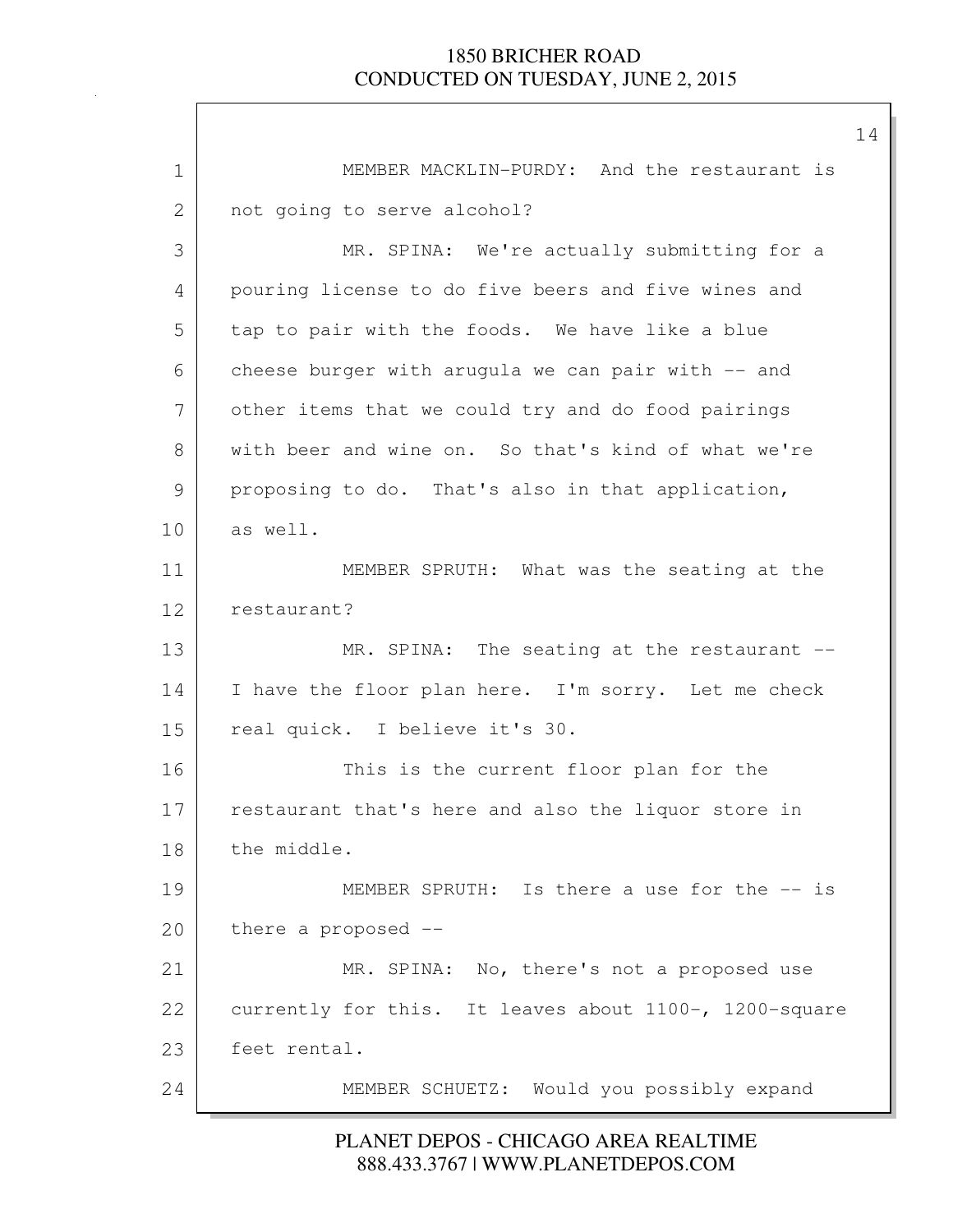1 into that? 2 MR. SPINA: We'll see. We could if we 3 needed to. It depends on the volume we're going to 4 do. We're hoping we're going to be okay with the size 5 that we currently have but we'll see. 6 MEMBER KESSLER: What are the awnings that 7 are being proposed? Is that on the north elevation, 8 and is that over all of the glass? 9 MR. SPINA: The suggested awnings -- the 10 reason we didn't do awnings at this site is we did a 11 | 2 1/2 foot overhang of the building over the actual 12 entrances. So actually -- every entrance is actually 13 protected, and then there's piers actually out in 14 between each unit on the elevation. 15 MEMBER KESSLER: So you say on these 16 elevations, this glass on the elevations is -- 17 MR. SPINA: It's set back 2 1/2 feet -- 18 MEMBER KESSLER: 2 1/2 feet? 19 MR. SPINA: -- from the piers and the top 20 portion of the building. We did that intentionally 21 just to kind of showcase brick patterns more than have 22 awnings. So if you see right here, we did like a 23 45-degree herringbone on the top. We did a prairie 24 stone band around the top, too, as well, above the

> 888.433.3767 | WWW.PLANETDEPOS.COM PLANET DEPOS - CHICAGO AREA REALTIME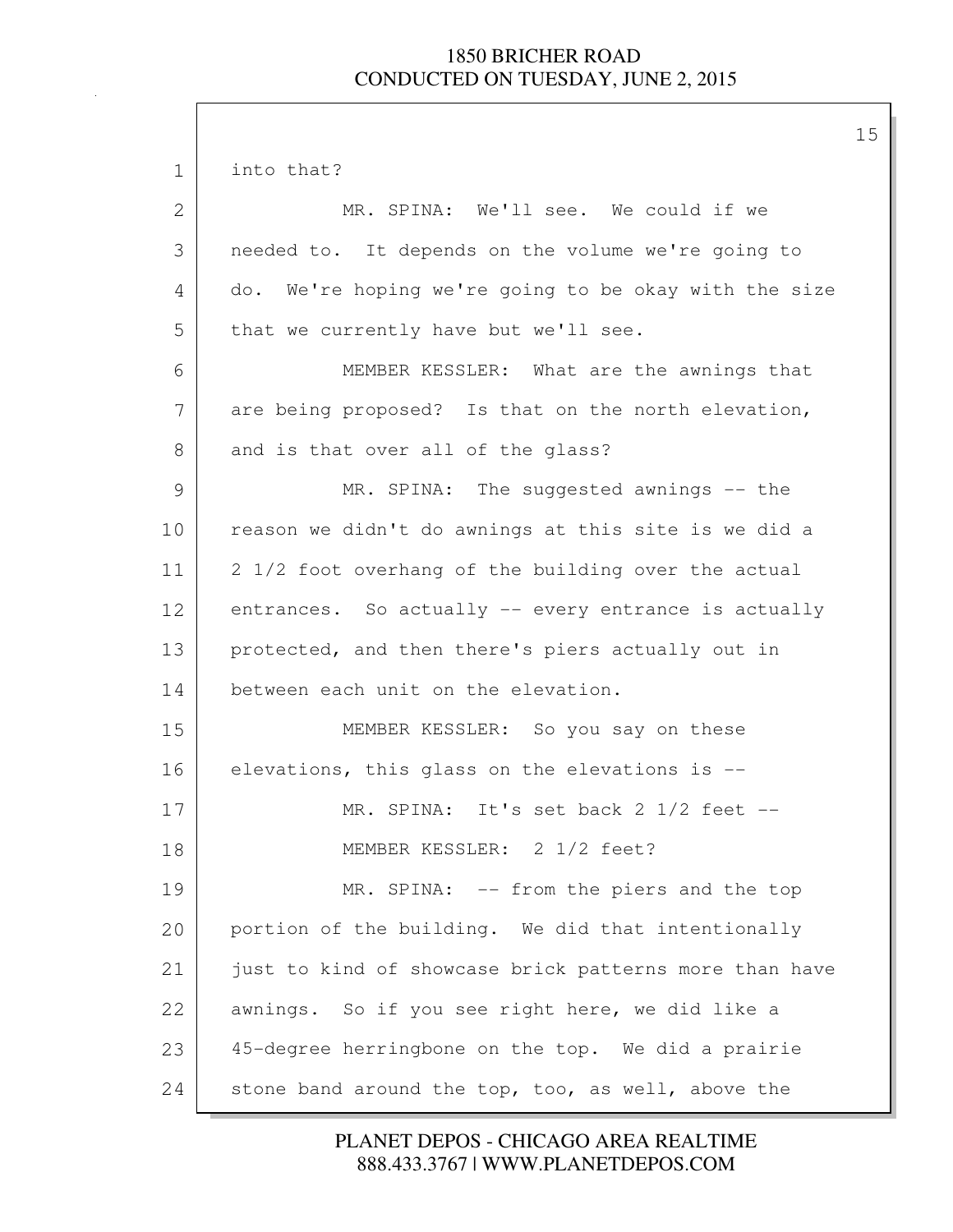| $\mathbf 1$ | windows. But these areas here are actually set back    |
|-------------|--------------------------------------------------------|
| 2           | 2 1/2 feet, and then the pillars are actually out. So  |
| 3           | the entrances are all covered. That's what we did      |
| 4           | instead of awnings.                                    |
| 5           | And we're going to have custom wall sconces            |
| 6           | in all the piers and also on the sides, as well, for   |
| 7           | lighting.                                              |
| 8           | CHAIRMAN WALLACE: What additional                      |
| 9           | articulation do you think would be needed on the front |
| 10          | of the building?                                       |
| 11          | MS. JOHNSON: They have met all the design              |
| 12          | standard requirements. The awnings were just a         |
| 13          | suggestion to kind of elevate the appearance but it's  |
| 14          | not a requirement. They've met all the standards.      |
| 15          | CHAIRMAN WALLACE: All right. Any other                 |
| 16          | questions?                                             |
| 17          | MEMBER KESSLER: I have one comment.                    |
| 18          | CHAIRMAN WALLACE: Go ahead.                            |
| 19          | MEMBER KESSLER: It's Bricher. I have to                |
| 20          | keep bringing that up because the family still lives   |
| 21          | in the area. That was Bricher farm.                    |
| 22          | MEMBER MACKLIN-PURDY: Just so you know.                |
| 23          | CHAIRMAN WALLACE: Tim's a native.                      |
| 24          | MEMBER KESSLER: Why change the family's                |

888.433.3767 | WWW.PLANETDEPOS.COM PLANET DEPOS - CHICAGO AREA REALTIME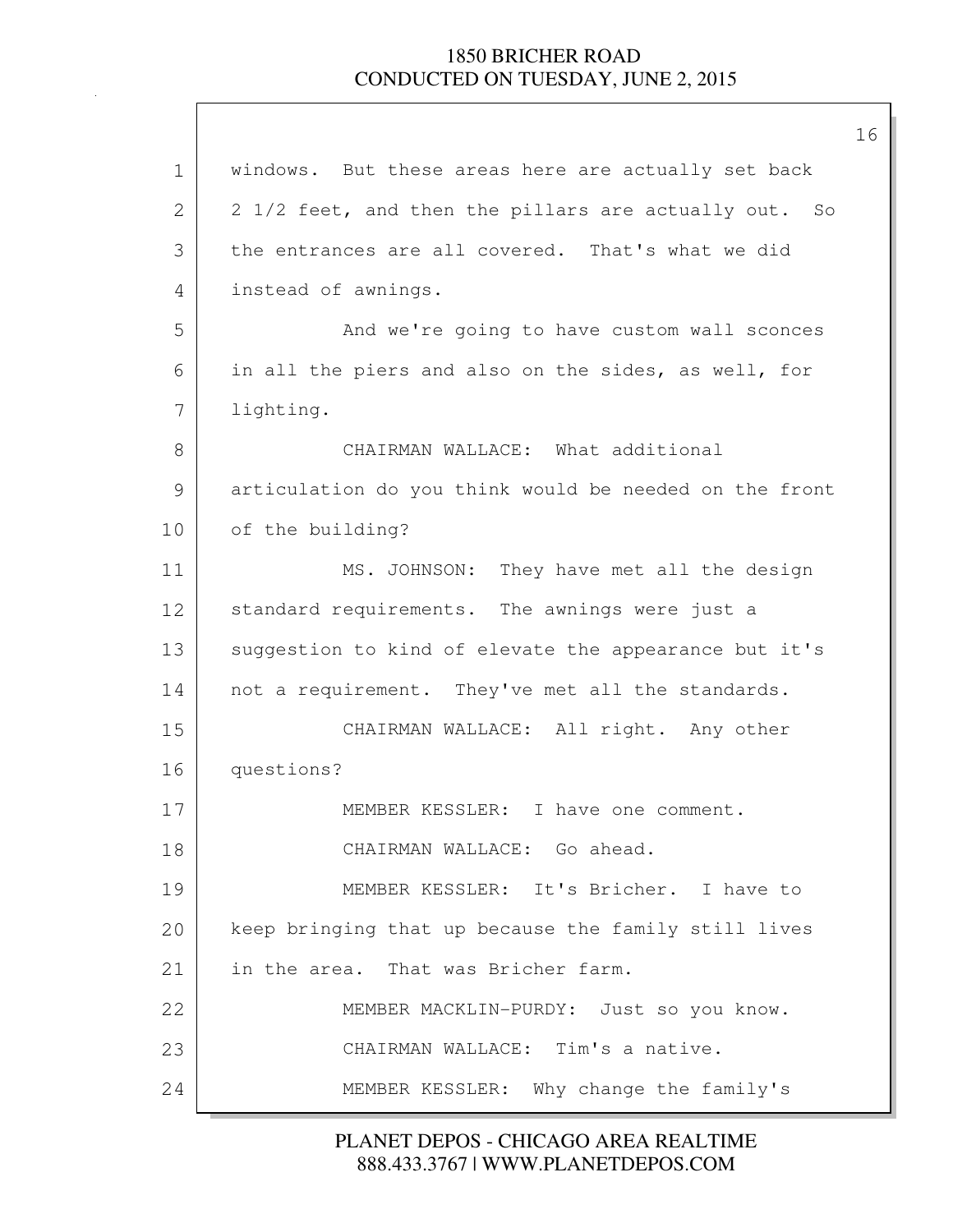17

1 name, six generations? 2 MR. SPINA: Especially if they're still 3 around. Everybody mispronounces my name, too. 4 MEMBER KESSLER: But you've got to keep 5 correcting them. Right? 6 CHAIRMAN WALLACE: All right. Any other 7 questions, comments? 8 (No response.) 9 CHAIRMAN WALLACE: All right. Do we have a 10 motion? 11 MEMBER KESSLER: I would make a motion to 12 recommend approval for the application for PUD 13 preliminary plan at 1850 Bricher Road St. Charles 14 | commercial center PUD, CIMA Developers. 15 MEMBER PRETZ: I'll second. 16 CHAIRMAN WALLACE: Moved and seconded. Any 17 discussion on the motion? 18 (No response.) 19 CHAIRMAN WALLACE: Tim. 20 MEMBER KESSLER: Spruth. 21 MEMBER SPRUTH: Yes. 22 MEMBER KESSLER: Schuetz. 23 MEMBER SCHUETZ: Yes. 24 MEMBER KESSLER: Frio.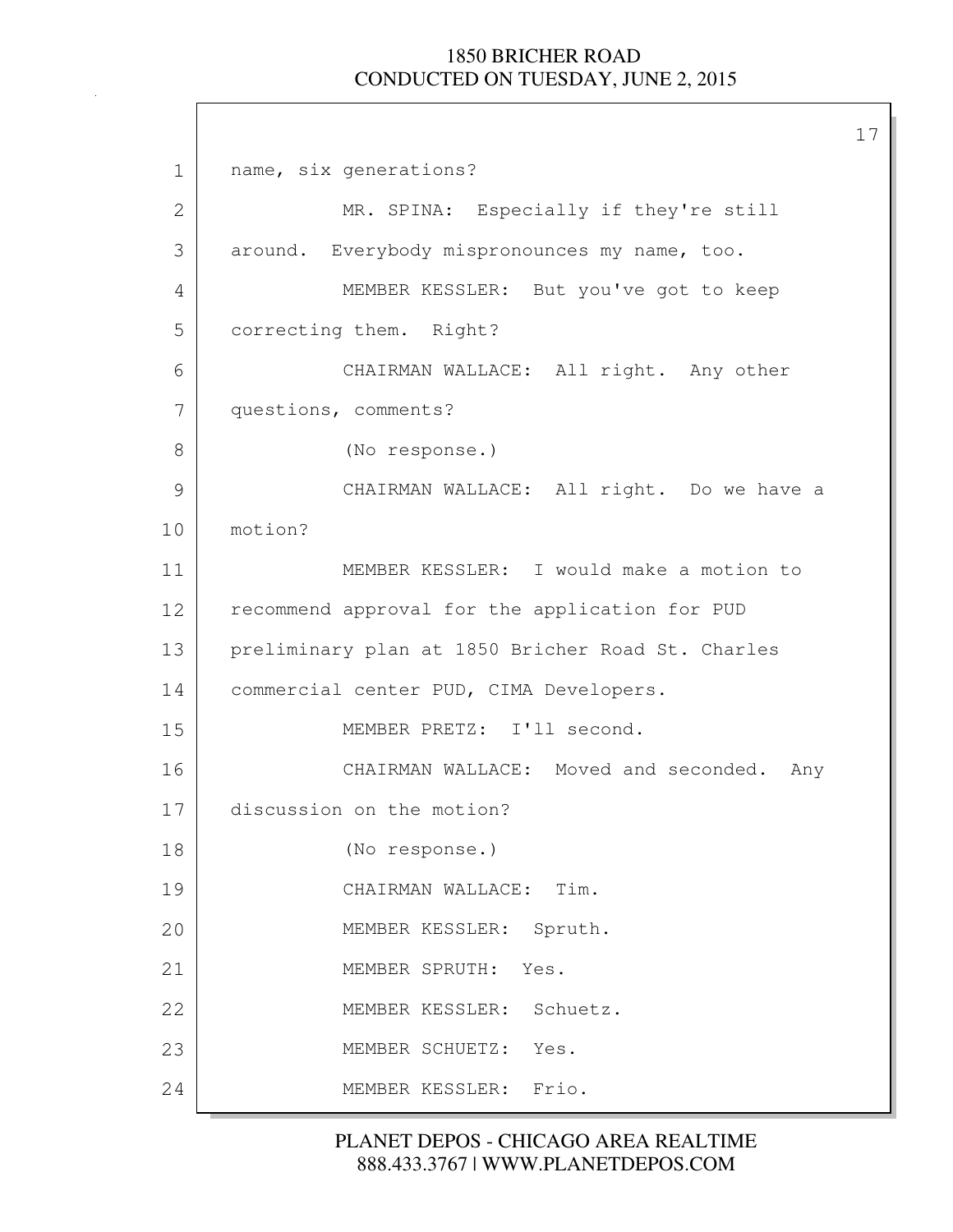$\lceil$ 

| $\mathbf 1$   | MEMBER FRIO: Yes.                                 |
|---------------|---------------------------------------------------|
| $\mathbf{2}$  | MEMBER KESSLER: Macklin-Purdy.                    |
| 3             | MEMBER MACKLIN-PURDY: Yes.                        |
| 4             | MEMBER KESSLER: Pretz.                            |
| 5             | MEMBER PRETZ: Yes.                                |
| 6             | MEMBER KESSLER: Wallace.                          |
| 7             | CHAIRMAN WALLACE: Yes.                            |
| $8\,$         | MEMBER KESSLER: Kessler, yes.                     |
| $\mathcal{G}$ | CHAIRMAN WALLACE: That motion passes              |
| 10            | unanimously. That concludes Item 4 on the agenda. |
| 11            | Thank you.                                        |
| 12            | (Off the record at 7:17 p.m.)                     |
| 13            |                                                   |
| 14            |                                                   |
| 15            |                                                   |
| 16            |                                                   |
| 17            |                                                   |
| 18            |                                                   |
| 19            |                                                   |
| 20            |                                                   |
| 21            |                                                   |
| 22            |                                                   |
| 23            |                                                   |
| 24            |                                                   |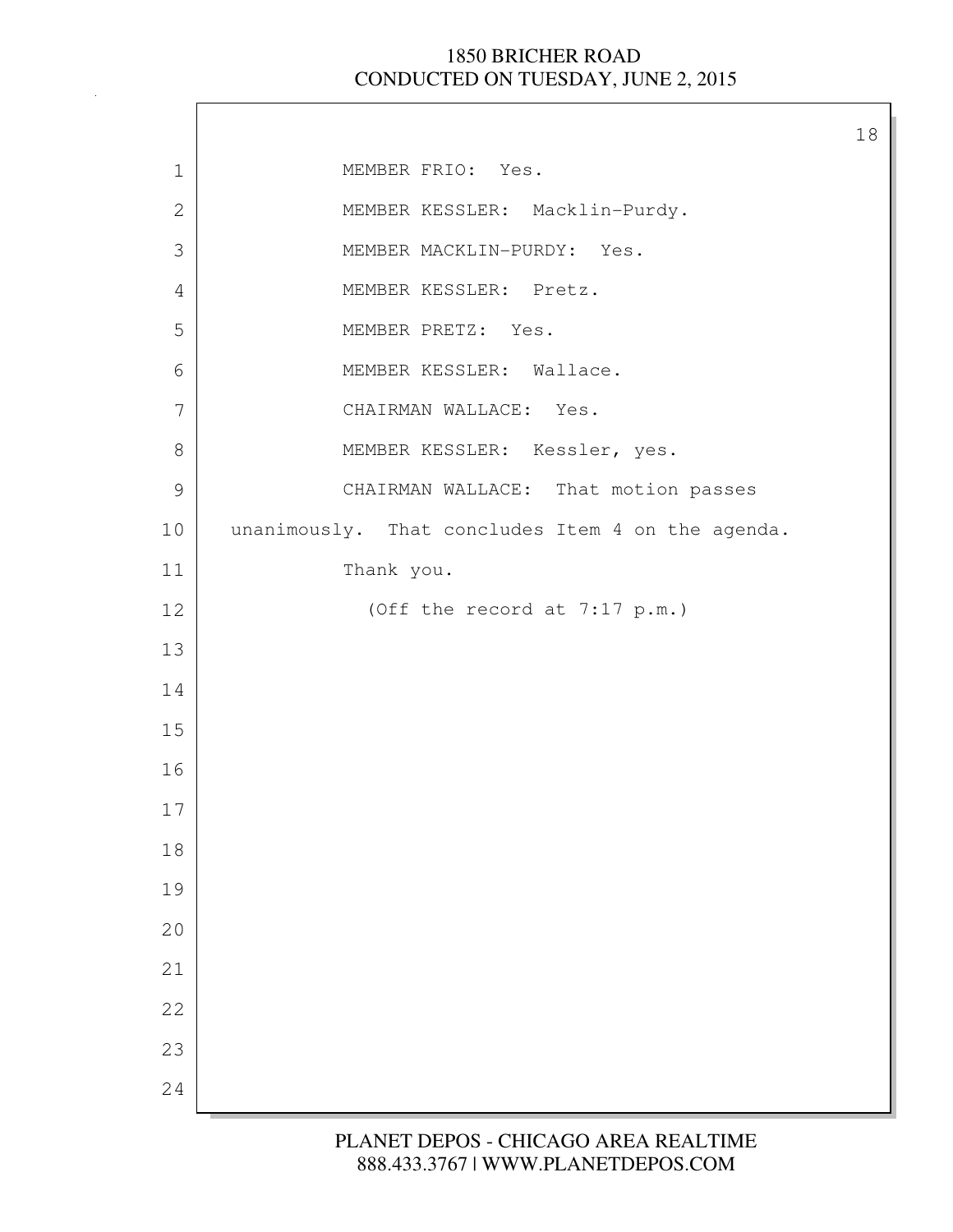1 BEFORE THE PLAN COMMISSION 2 OF THE CITY OF ST. CHARLES  $3$  - - - - - - - - - - - - - X 4 In Re the Matter of: : 5 First Street Redevelopment : 6 Subdivision, Resubdivision of : 7 Phase III (First Street : 8 Redevelopment PUD) (City of : 9 St. Charles) Application for : 10 Final Plat Subdivision. :  $11$   $-$  - - - - - - - - - - - - x 12 13 REPORT OF PROCEEDINGS 14 St. Charles, Illinois 15 Tuesday, June 2, 2015 16 7:17 p.m. 17 18 19 20 21 22 Job No.: 74366B 23 Pages: 1 - 17 24 Reported By: Paula Quetsch, CSR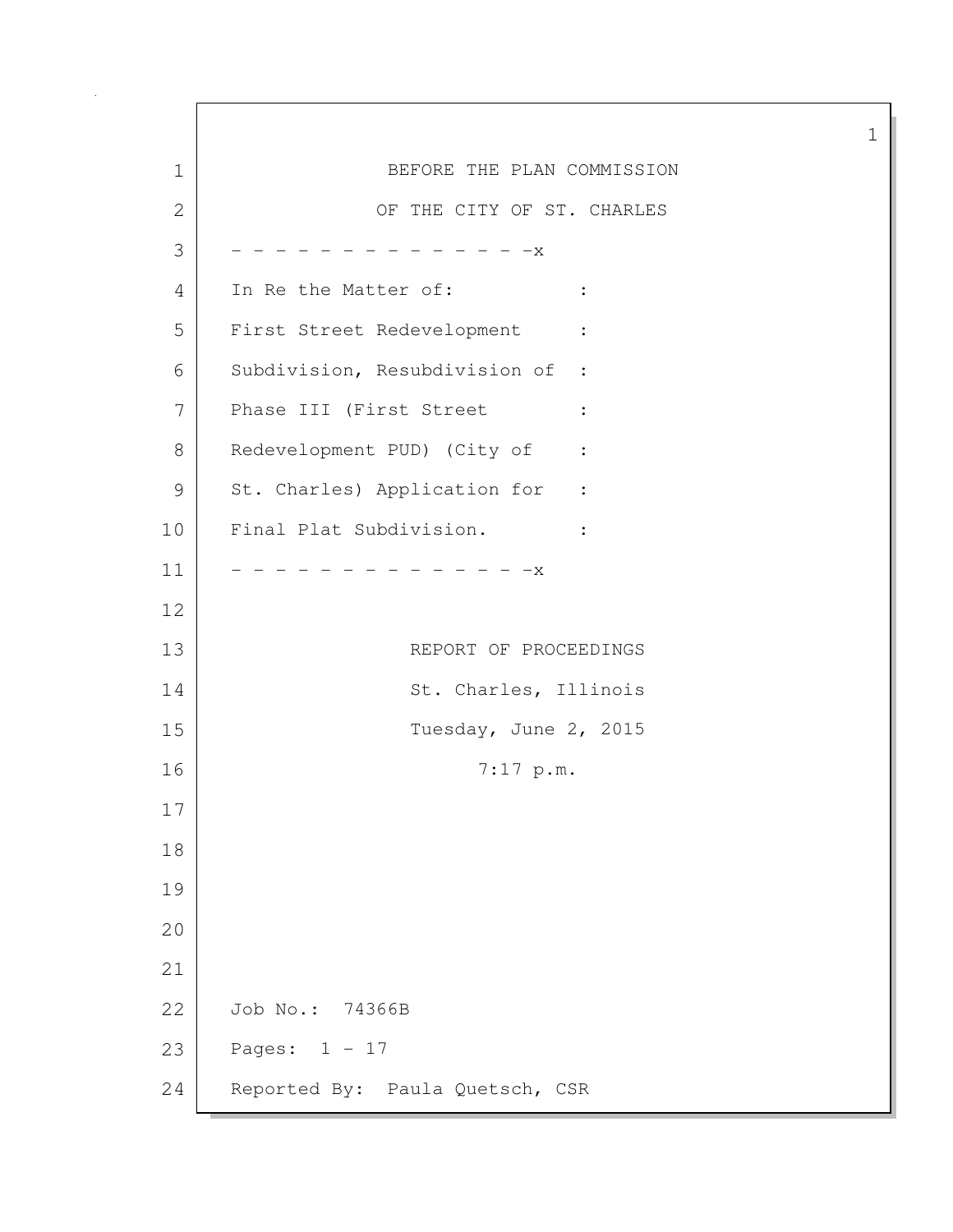$\Gamma$ 

| $\mathbf 1$    | Proceedings held at the location of:            |
|----------------|-------------------------------------------------|
| $\mathbf{2}$   |                                                 |
| $\mathfrak{Z}$ |                                                 |
| 4              |                                                 |
| 5              | CITY OF ST. CHARLES COUNCIL CHAMBERS            |
| 6              | 2 East Main Street                              |
| 7              | St. Charles, Illinois                           |
| $8\,$          | $(630)$ 377-4400                                |
| $\mathcal{G}$  |                                                 |
| $10$           |                                                 |
| 11             |                                                 |
| $12\,$         |                                                 |
| 13             | Before Paula Quetsch, CSR, and Notary Public in |
| 14             | and for the State of Illinois.                  |
| $15\,$         |                                                 |
| 16             |                                                 |
| 17             |                                                 |
| $18\,$         |                                                 |
| 19             |                                                 |
| 20             |                                                 |
| 21             |                                                 |
| 22             |                                                 |
| 23             |                                                 |
| 24             |                                                 |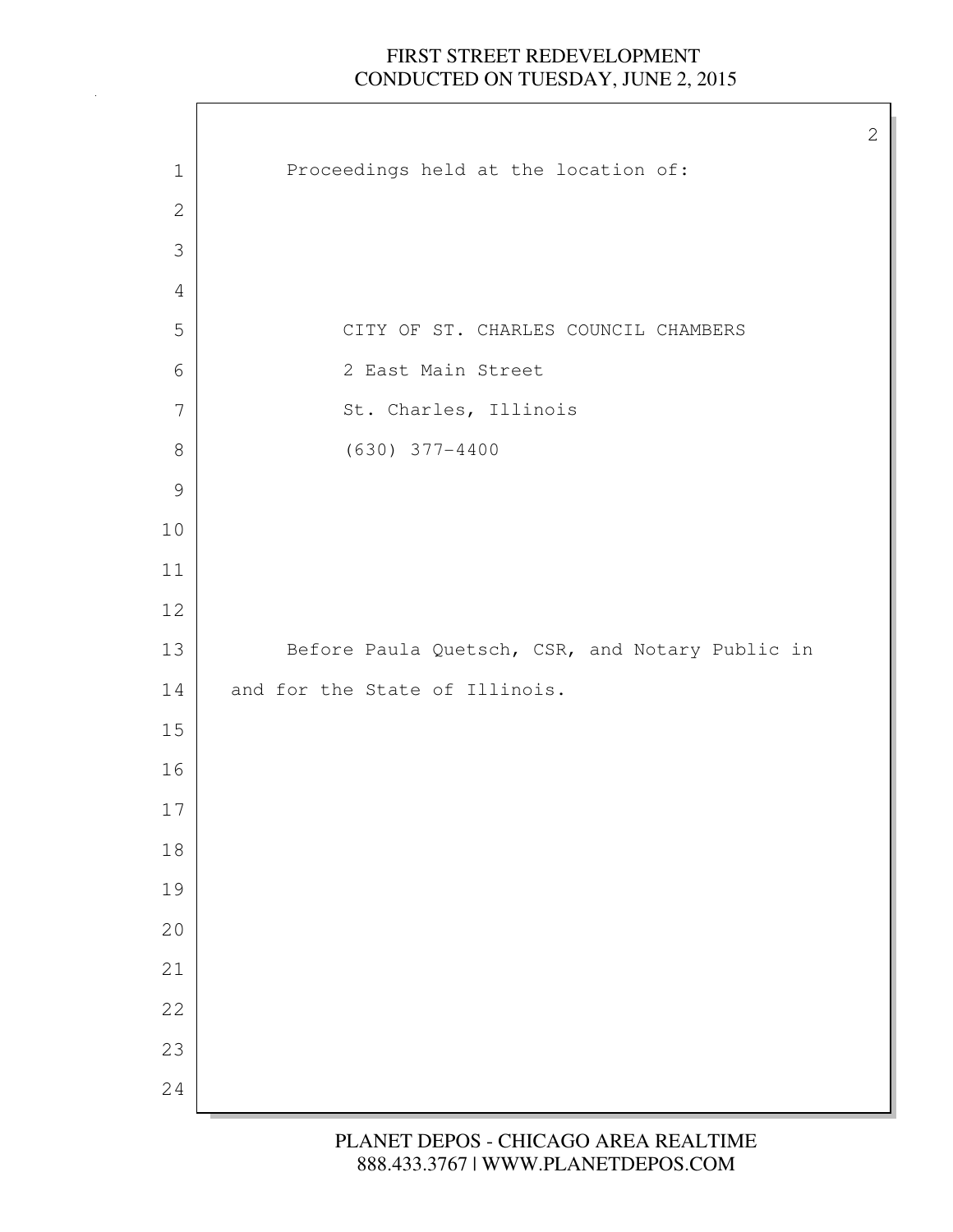| PRESENT:<br>$\mathbf 1$<br>$\mathbf{2}$<br>TODD WALLACE, Chairman<br>3<br>TIM KESSLER, Member<br>DAN FRIO, Member<br>4<br>5<br>LAURA MACKLIN-PURDY, Member<br>6<br>TOM PRETZ, Member<br>7<br>TOM SCHUETZ, Member<br>$8\,$<br>MICHELLE SPRUTH, Member<br>$\mathcal{G}$<br>ALSO PRESENT:<br>10<br>RUSSELL COLBY, Planning Division Manager<br>11<br>ELLEN JOHNSON, Planner<br>12<br>RITA TUNGARE, Director of Community &<br>13<br>Economic Development<br>14<br>15<br>16<br>17<br>18<br>19<br>20<br>21<br>22<br>23 |    |  |
|-------------------------------------------------------------------------------------------------------------------------------------------------------------------------------------------------------------------------------------------------------------------------------------------------------------------------------------------------------------------------------------------------------------------------------------------------------------------------------------------------------------------|----|--|
|                                                                                                                                                                                                                                                                                                                                                                                                                                                                                                                   |    |  |
|                                                                                                                                                                                                                                                                                                                                                                                                                                                                                                                   |    |  |
|                                                                                                                                                                                                                                                                                                                                                                                                                                                                                                                   |    |  |
|                                                                                                                                                                                                                                                                                                                                                                                                                                                                                                                   |    |  |
|                                                                                                                                                                                                                                                                                                                                                                                                                                                                                                                   |    |  |
|                                                                                                                                                                                                                                                                                                                                                                                                                                                                                                                   |    |  |
|                                                                                                                                                                                                                                                                                                                                                                                                                                                                                                                   |    |  |
|                                                                                                                                                                                                                                                                                                                                                                                                                                                                                                                   |    |  |
|                                                                                                                                                                                                                                                                                                                                                                                                                                                                                                                   |    |  |
|                                                                                                                                                                                                                                                                                                                                                                                                                                                                                                                   |    |  |
|                                                                                                                                                                                                                                                                                                                                                                                                                                                                                                                   |    |  |
|                                                                                                                                                                                                                                                                                                                                                                                                                                                                                                                   |    |  |
|                                                                                                                                                                                                                                                                                                                                                                                                                                                                                                                   |    |  |
|                                                                                                                                                                                                                                                                                                                                                                                                                                                                                                                   |    |  |
|                                                                                                                                                                                                                                                                                                                                                                                                                                                                                                                   |    |  |
|                                                                                                                                                                                                                                                                                                                                                                                                                                                                                                                   |    |  |
|                                                                                                                                                                                                                                                                                                                                                                                                                                                                                                                   |    |  |
|                                                                                                                                                                                                                                                                                                                                                                                                                                                                                                                   |    |  |
|                                                                                                                                                                                                                                                                                                                                                                                                                                                                                                                   |    |  |
|                                                                                                                                                                                                                                                                                                                                                                                                                                                                                                                   |    |  |
|                                                                                                                                                                                                                                                                                                                                                                                                                                                                                                                   |    |  |
|                                                                                                                                                                                                                                                                                                                                                                                                                                                                                                                   |    |  |
|                                                                                                                                                                                                                                                                                                                                                                                                                                                                                                                   |    |  |
|                                                                                                                                                                                                                                                                                                                                                                                                                                                                                                                   | 24 |  |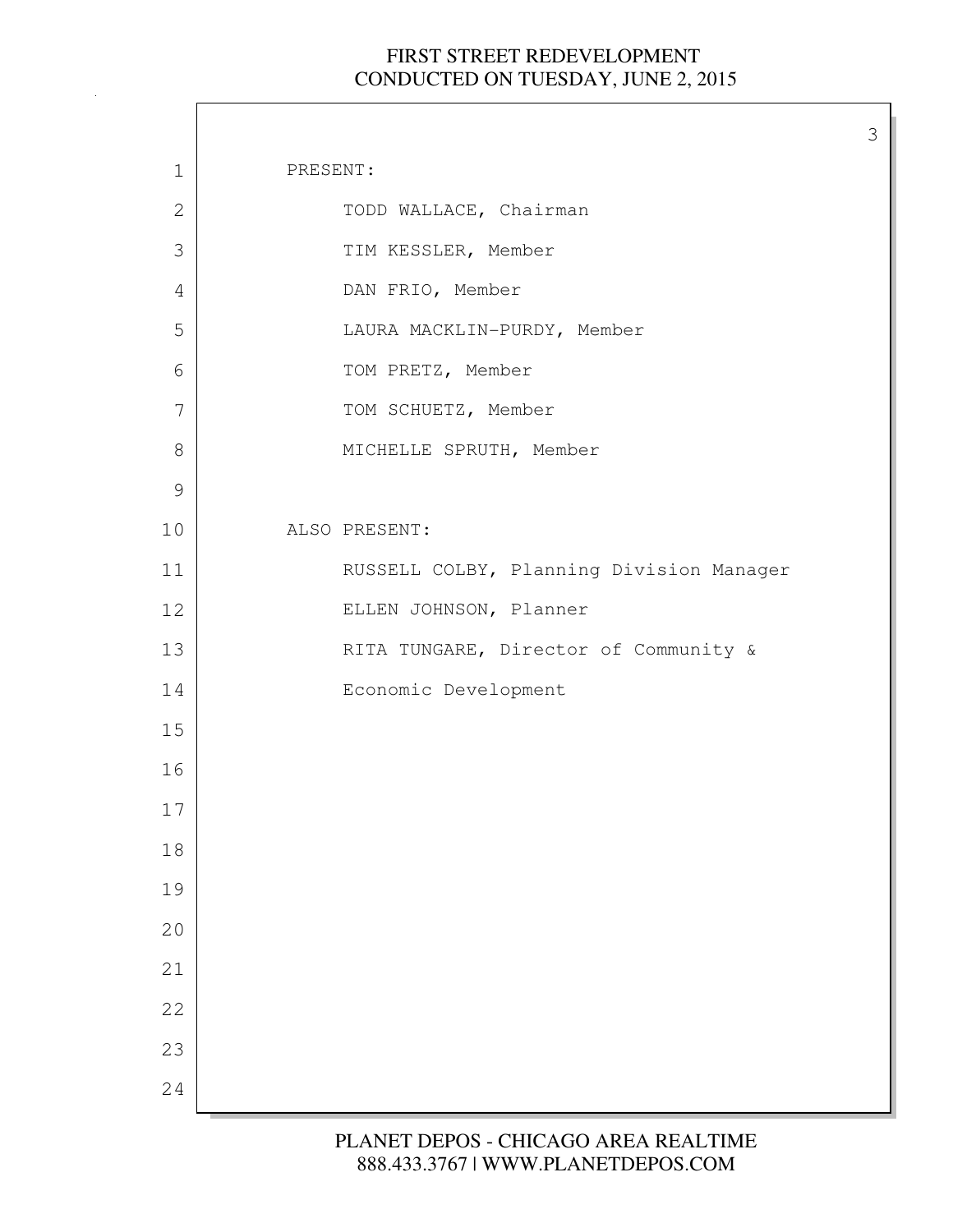| $\mathbf 1$   | CHAIRMAN WALLACE: Item 5 on the agenda is              |
|---------------|--------------------------------------------------------|
| $\mathbf{2}$  | First Street Redevelopment Subdivision, Resubdivision  |
| 3             | of Phase III (First Street Redevelopment PUD) (City of |
| 4             | St. Charles) application for final plat subdivision.   |
| 5             | Russ.                                                  |
| 6             | The Commission will recall<br>MR. COLBY: Yes.          |
| 7             | that you reviewed and recommended approval of a PUD    |
| 8             | preliminary plan for First Street Phase III, which is  |
| $\mathcal{G}$ | the riverfront property, and that was before the       |
| 10            | Commission back in December.                           |
| 11            | The project was approved by the City Council           |
| 12            | in early March of this year, and what's being          |
| 13            | presented tonight is a final plat of subdivision       |
| 14            | application that would create building lots for each   |
| 15            | of those buildings and the proposed parking deck that  |
| 16            | were approved with the preliminary plan. There's also  |
| 17            | an area of First Street that is dedicated right-of-way |
| $1\,8$        | that would need to be vacated to accommodate the       |
| 19            | footprint of one of the buildings, Building 2. So the  |
| 20            | property line that's proposed follows the footprint of |
| 21            | that building.                                         |
| 22            | These lots are being created for the                   |
| 23            | individual buildings, and the City will continue to    |
| 24            | own Lot 4, which is the lot for the parking deck, and  |

888.433.3767 | WWW.PLANETDEPOS.COM PLANET DEPOS - CHICAGO AREA REALTIME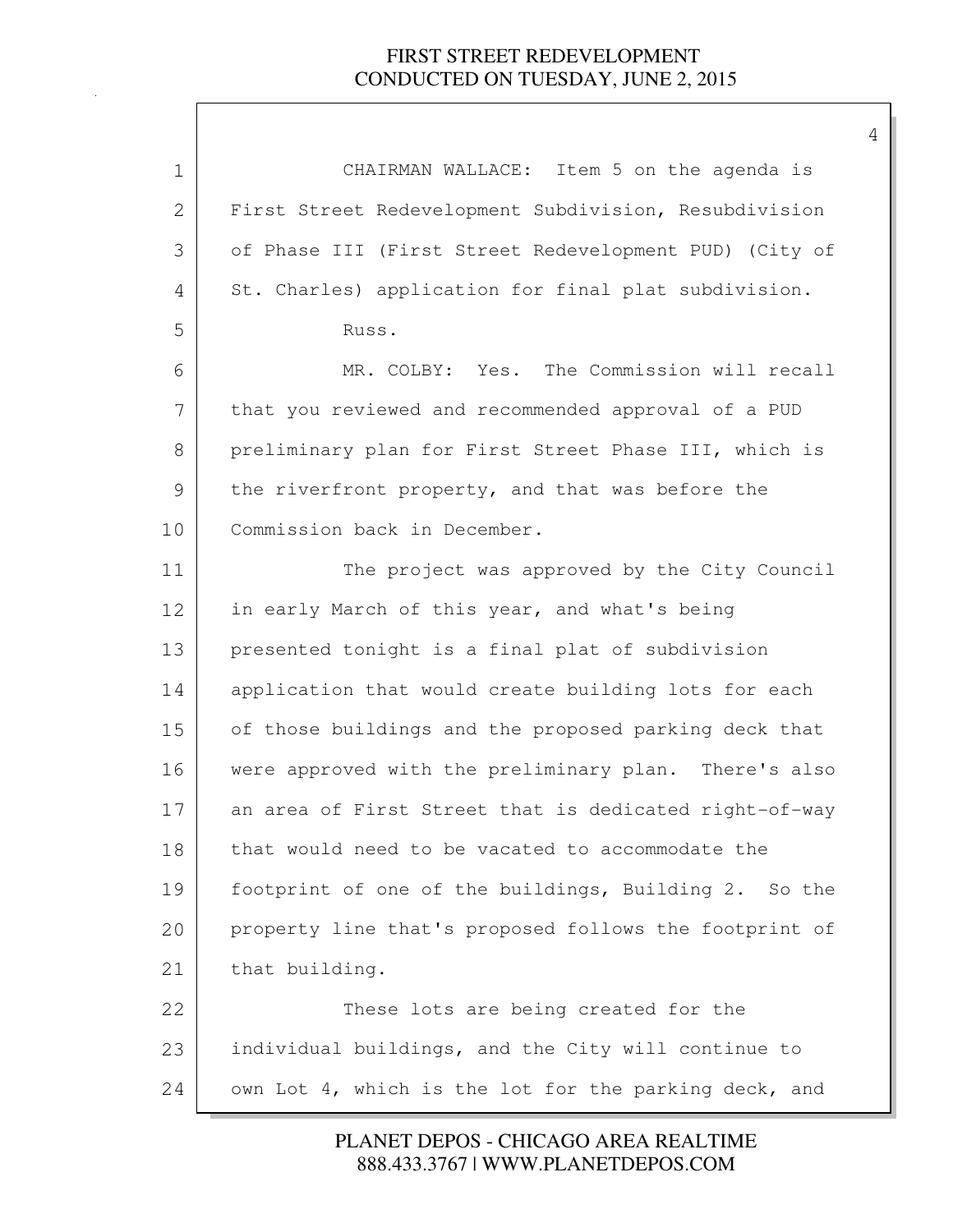| $\mathbf 1$ | then Lot 5, which is the lot for the future river walk  |
|-------------|---------------------------------------------------------|
| 2           | and east plaza. Designs for the streetscape             |
| 3           | improvements around the site of the river walk and the  |
| 4           | east plaza will be coming later. All that's been        |
| 5           | approved so far are the buildings themselves. So this   |
| 6           | subdivision will facilitate the creation of the lots    |
| 7           | for construction to start up the project. This summer   |
| 8           | the lots will be conveyed as the buildings are being    |
| 9           | developed by the developer of the project.              |
| 10          | Staff has reviewed the plan for conformance             |
| 11          | with the approved preliminary plan and has found that   |
| 12          | they conform with what was approved. The footprints     |
| 13          | match the buildings that were approved, and the plan    |
| 14          | otherwise meets our requirements for subdivision plats. |
| 15          | So staff is recommending approval of the                |
| 16          | final plat of subdivision and I'll take any questions.  |
| 17          | MEMBER KESSLER: Just remind me. Lot 4 is                |
| 18          | going to be owned by the City?                          |
| 19          | MR. COLBY:<br>Correct. Lot 4 will remain --             |
| 20          | all of the property right now is owned by the City.     |
| 21          | Lot 4 will remain owned by the City and will be a       |
| 22          | parking deck lot. Lot 5 will also remain owned by the   |
| 23          | City, which is the lot for the river walk and the east  |
| 24          | plaza.                                                  |

# 888.433.3767 | WWW.PLANETDEPOS.COM PLANET DEPOS - CHICAGO AREA REALTIME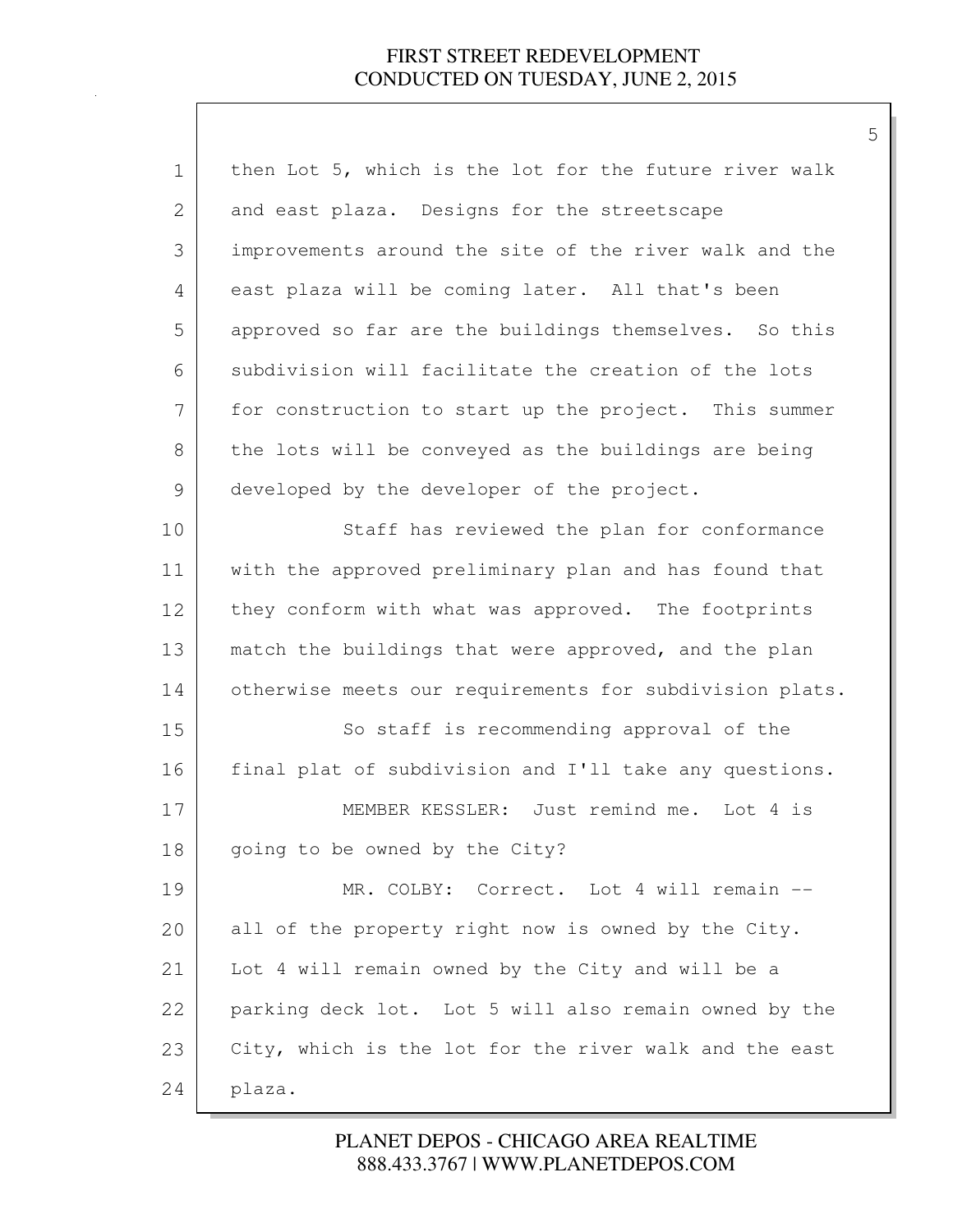| $\mathbf 1$ | CHAIRMAN WALLACE: It's my understanding               |
|-------------|-------------------------------------------------------|
| 2           | that Lot 5 would include these triangular outdoor     |
| 3           | dining areas and those would continue to be under     |
| 4           | public ownership as opposed to private. Is that not   |
| 5           | correct?                                              |
| 6           | MR. COLBY: That's not correct. Those lots             |
| 7           | will be part of the building lots. Those will be      |
| 8           | privately-owned outdoor dining areas.                 |
| 9           | Under the old plan that was approved in               |
| 10          | 2006, the outdoor dining actually would have been on  |
| 11          | what is now Lot 5. The outdoor dining was going to be |
| 12          | out within the river walk. So with this new plan      |
| 13          | those outdoor spaces now will be privately controlled |
| 14          | for the use of those restaurants. So then there will  |
| 15          | be less -- or there will be no outdoor dining on the  |
| 16          | river walk itself.                                    |
| 17          | CHAIRMAN WALLACE: Is there any instrument             |
| 18          | that the City has to ensure that those remain kind of |
| 19          | semipublic use? I quess it's not semipublic if it's   |
| 20          | an outdoor dining area specific for restaurants.      |
| 21          | It will be privately owned and<br>MR. COLBY:          |
| 22          | maintained. So there won't be public access to those  |
| 23          | triangular pieces.                                    |
| 24          | CHAIRMAN WALLACE: So it would only be                 |

### 888.433.3767 | WWW.PLANETDEPOS.COM PLANET DEPOS - CHICAGO AREA REALTIME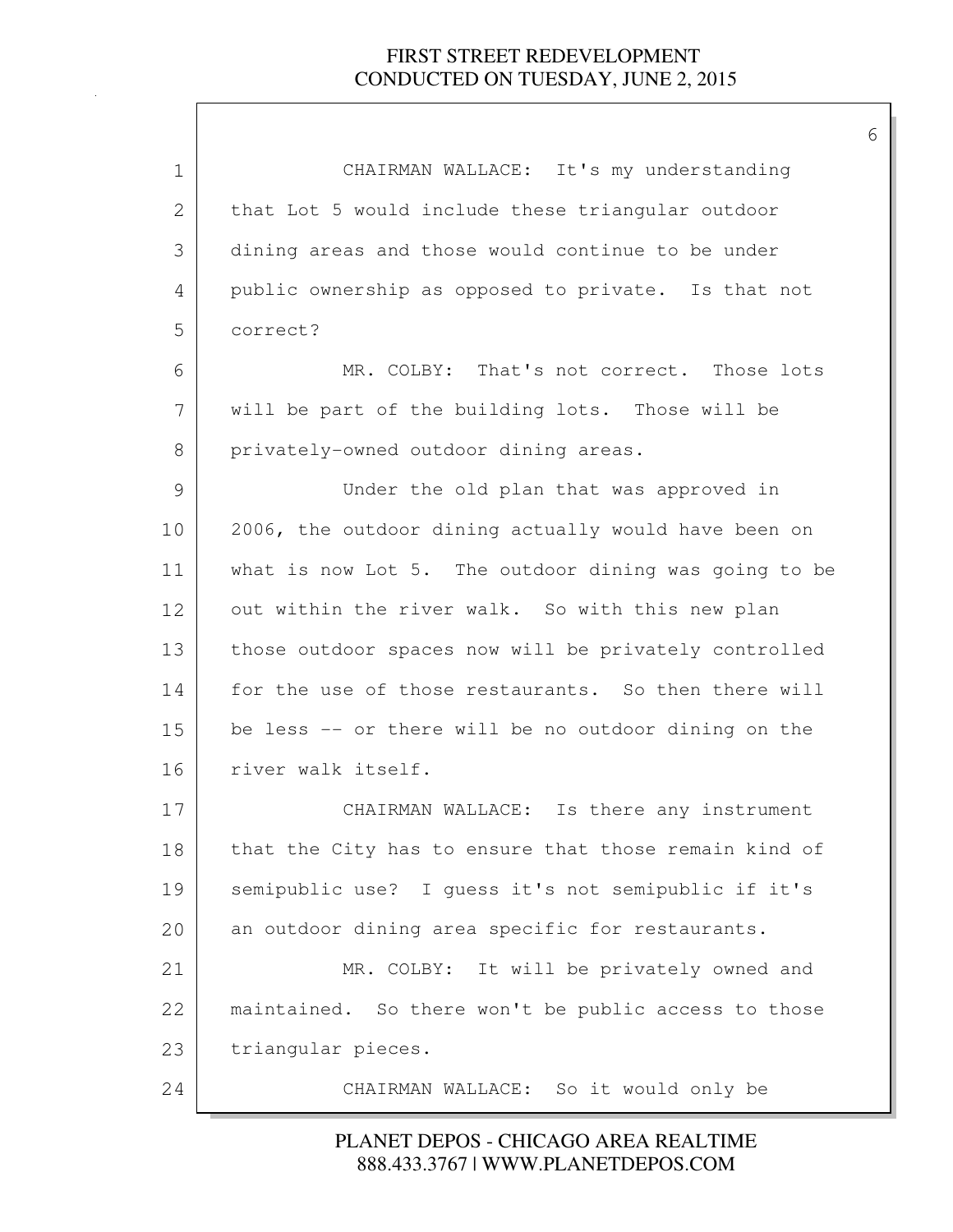| $\mathbf 1$   | accessed from within those restaurants?               |
|---------------|-------------------------------------------------------|
| $\mathbf{2}$  | MR. COLBY: Correct.                                   |
| 3             | MS. TUNGARE: And that's how we would like             |
| 4             | to keep it. We would like to keep it that way because |
| 5             | we do not want to allow exclusive private use of      |
| 6             | public space. So we would rather not have private     |
| 7             | dining on public space. It has to do with how the     |
| 8             | project is being financed.                            |
| $\mathcal{G}$ | CHAIRMAN WALLACE: But I guess the question            |
| 10            | is, wouldn't it be within the City's interest to      |
| 11            | ensure that that continues to be outdoor dining space |
| 12            | as opposed to, I don't know, putting in a garbage     |
| 13            | enclosure or something like that?                     |
| 14            | MS. TUNGARE: You know, that would be                  |
| 15            | accomplished with the PUD preliminary plan which has  |
| 16            | been approved that. That has been indicated as        |
| 17            | outdoor dining space in the PUD preliminary plan.     |
| 18            | CHAIRMAN WALLACE: So that would be the                |
| 19            | legal instrument that would -- if they did try to     |
| 20            | change the use in such a way, that would allow the    |
| 21            | City to be able to enforce that use?                  |
| 22            | MS. TUNGARE: That is correct. That is                 |
| 23            | correct.                                              |
| 24            | MEMBER KESSLER: And Lot 4, even though it's           |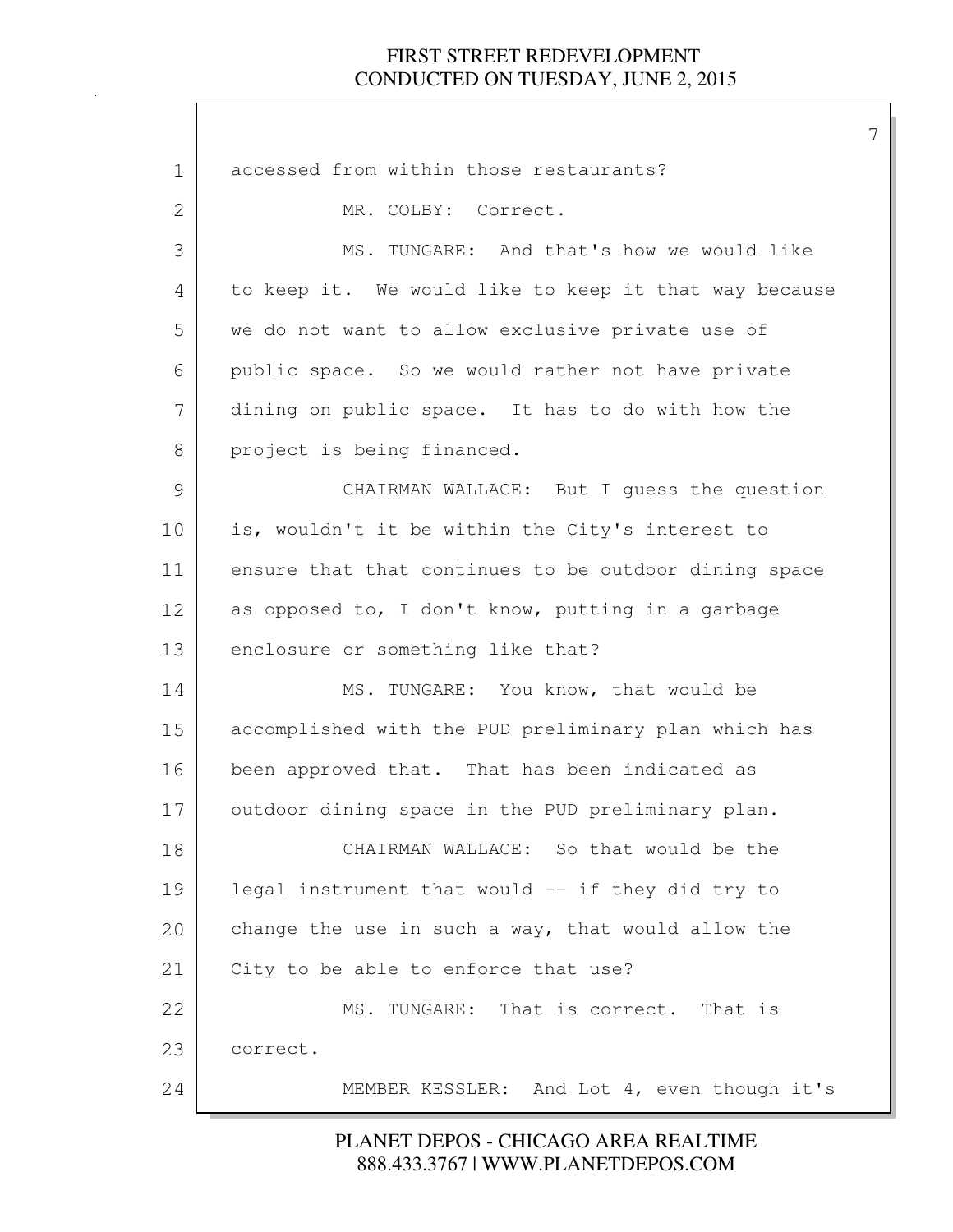8

1 owned by the City will be developed by the developer 2 of this property? 3 MR. COLBY: Correct. As part of the 4 developer's redevelopment, the developer will be 5 constructing the parking deck for the City. 6 MEMBER FRIO: Will it be open to the public, 7 the parking? 8 MR. COLBY: Yes. It will be a public 9 parking deck that's on Lot 4 and also provide access 10 to private under-building parking to be located 11 underneath buildings on Lots 1, 2, and 3. 12 MEMBER KESSLER: This is a really dumb 13 question, but part of Lot 4, that entrance off of 14 First Street is not shaded like the rest of it. Is 15 there a reason for that? 16 MR. COLBY: The shaded area is an access 17 easement that will provide access for vehicles to go 18 | through the parking deck to access that basement level 19 parking. So that easement is more or less on the 20 ground level. I think that's where the access 21 points are. 22 MEMBER KESSLER: Interesting. Okay. 23 MEMBER MACKLIN-PURDY: What does it mean to 24 vacate a portion of the First Street right-of-way to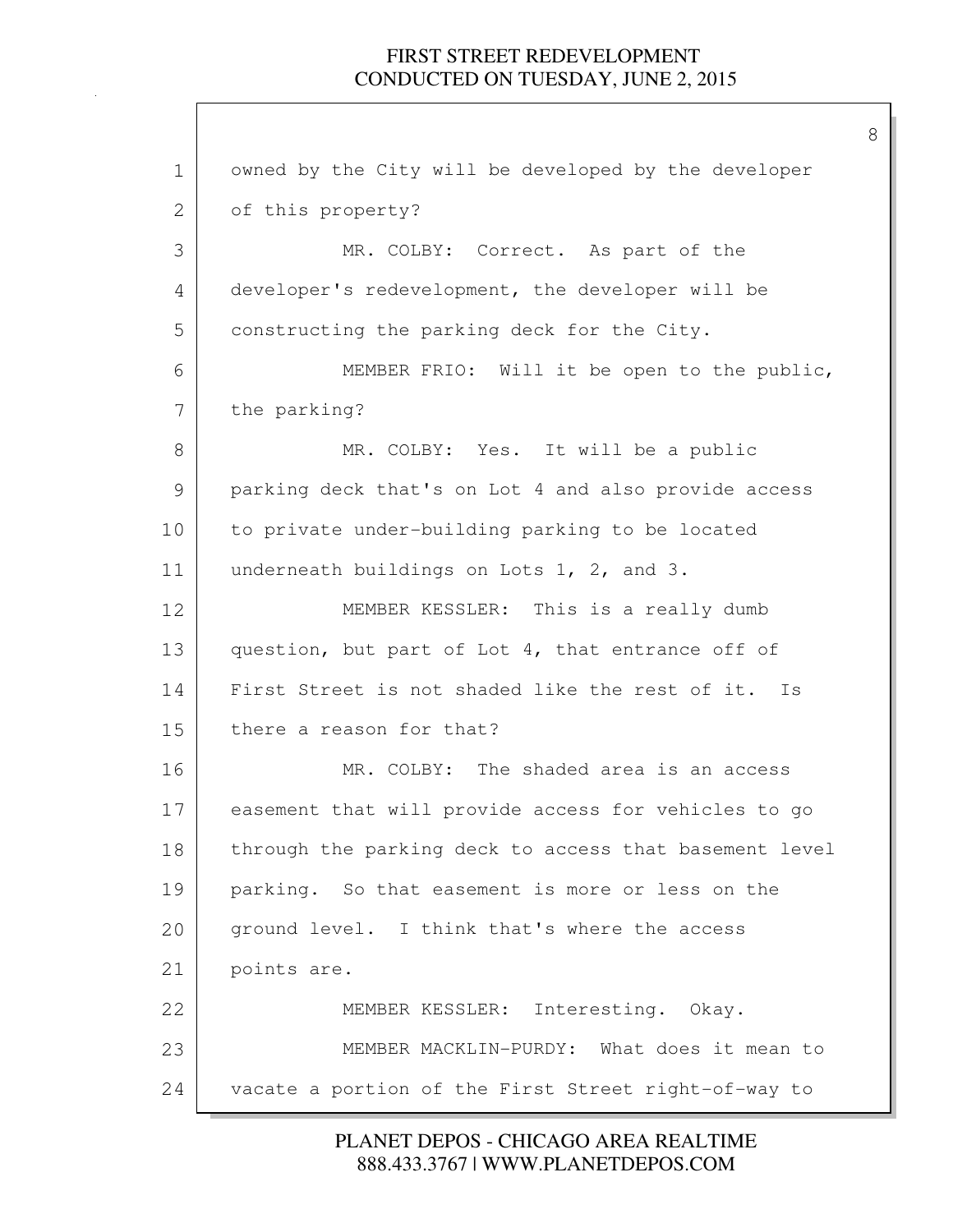1 accommodate bump-outs? 2 MR. COLBY: So that area, when the project 3 was first subdivided and the lots were created, there 4 was an area that was considered publicly dedicated, 5 which means it was made part of the street. So the 6 street was widened to accommodate a wider street and 7 more sidewalk area. 8 So the building plan that they proposed, the 9 building footprint would bump out into that area that 10 was dedicated for the street. 11 | MEMBER MACKLIN-PURDY: So the street is not 12 | going to be as wide? 13 MR. COLBY: Correct. So these bump-outs 14 Shown here, they're minimal bump-outs. They're within 15 a couple of feet. It's the articulation in the front 16 of the building that needs to be accommodated because 17 the City would not want the building to be constructed 18 on the street or to have an easement to allow that to 19 be on the street. 20 CHAIRMAN WALLACE: It wasn't as wide as what 21 was originally proposed. 22 MEMBER MACKLIN-PURDY: I remember that. Okay. 23 MR. COLBY: So the building line on the 24 front face of the buildings is essentially the same as

> 888.433.3767 | WWW.PLANETDEPOS.COM PLANET DEPOS - CHICAGO AREA REALTIME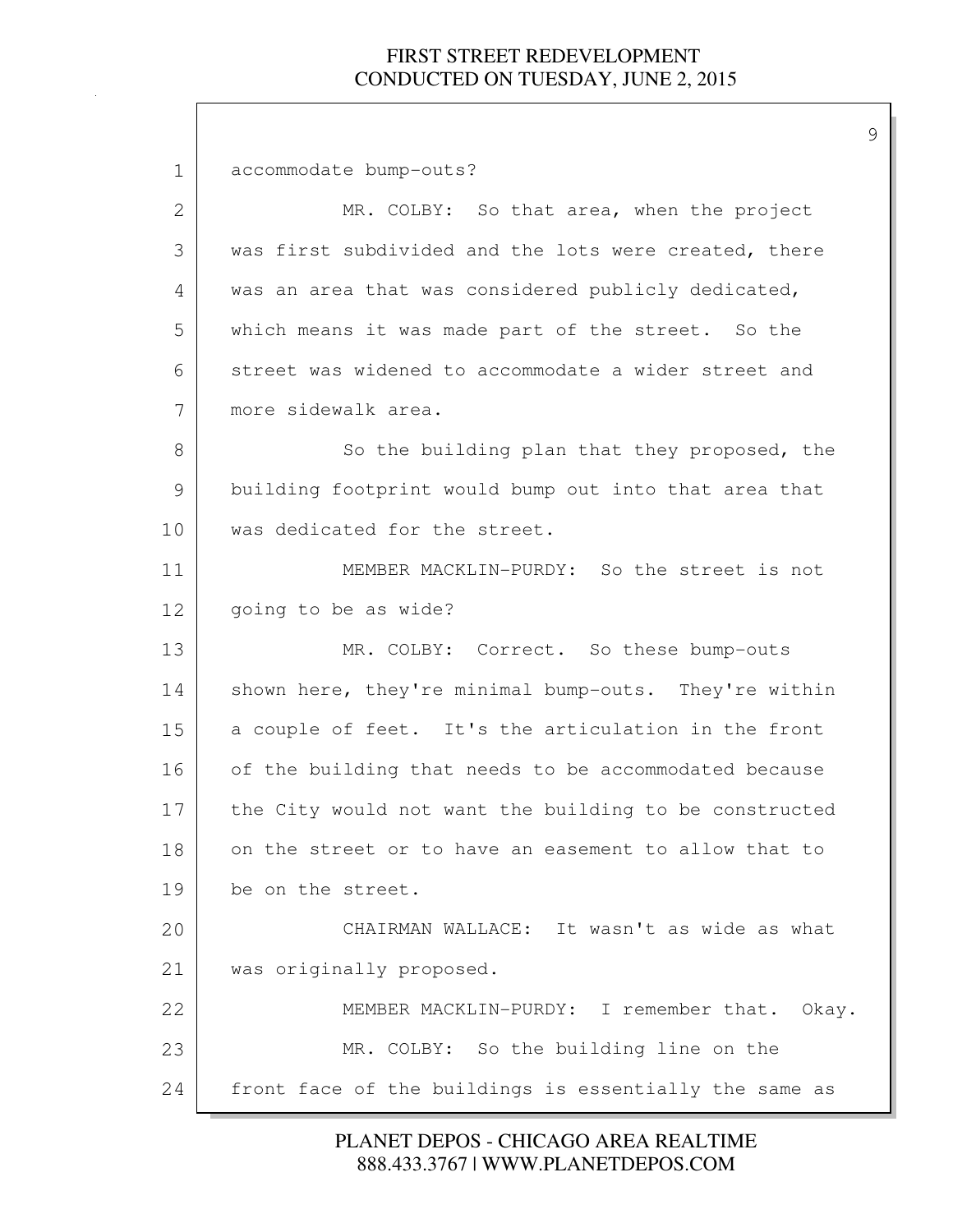| $\mathbf 1$ | previously planned; it's just accommodating these        |
|-------------|----------------------------------------------------------|
| 2           | articulations on the front of the facade.                |
| 3           | MEMBER SCHUETZ: Russ, when we saw this                   |
| 4           | before, were there any outstanding issues that we're     |
| 5           | forgetting?                                              |
| 6           | MR. COLBY: Well, relative to the site plan,              |
| 7           | no. We're in the -- staff is in the process of           |
| 8           | reviewing final engineering plans for the site.          |
| 9           | That's an administrative review and approval. So we      |
| 10          | are working through some of the technical issues that    |
| 11          | were identified, but the overall site layouts, where     |
| 12          | the buildings are located, where the lot lines are       |
| 13          | located, there aren't any open questions on the issues   |
| 14          | related to this project.                                 |
| 15          | MEMBER SPRUTH: To confirm that turning                   |
| 16          | radius, Lot 4, that narrow Lot 4, that's an access to    |
| 17          | the parking garage; right?                               |
| 18          | MR. COLBY: Yes. Are you talking about this               |
| 19          | portion here?                                            |
| 20          | MEMBER SPRUTH: Yeah.                                     |
| 21          | MR. COLBY: So that is a ramp that goes from              |
| 22          | First Street up to the second level of the parking deck. |
| 23          | MEMBER SPRUTH: Okay. They're working on                  |
| 24          | identifying turning radiuses going onto that ramp?       |

888.433.3767 | WWW.PLANETDEPOS.COM PLANET DEPOS - CHICAGO AREA REALTIME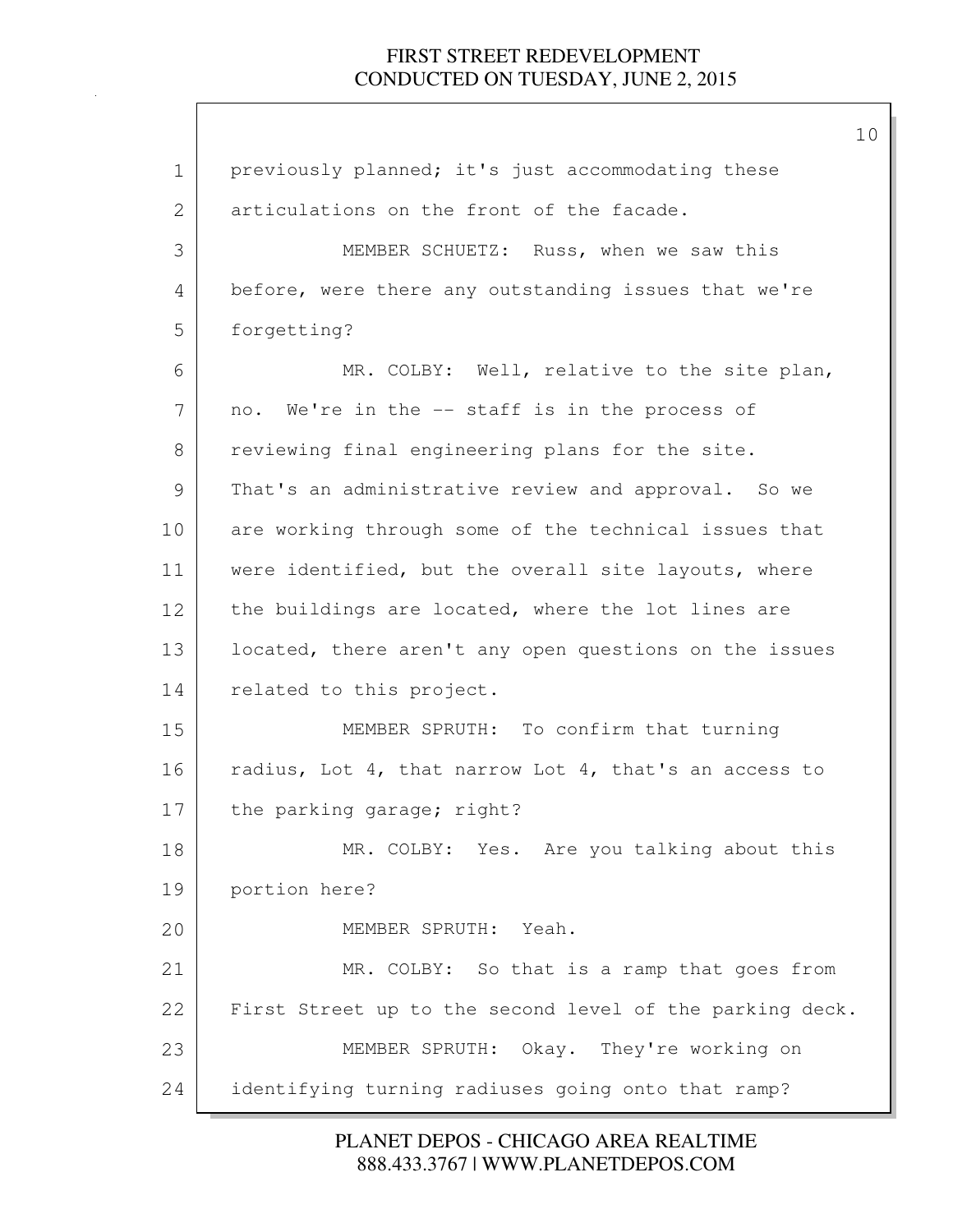| $\mathbf 1$ | MR. COLBY: Yes. Actually, the streetscape              |
|-------------|--------------------------------------------------------|
| 2           | area -- so outside of the buildings ringing around the |
| 3           | site, the City will be drawing up plans for those      |
| 4           | areas, and those plans will come before the Plan       |
| 5           | Commission for review. And so we'll be looking at the  |
| 6           | design of the sidewalks, the on-street parking, the    |
| 7           | landscaping, lighting, all of those things are going   |
| 8           | to occur in the streetscape. There's adequate space    |
| 9           | based on the location where the access is, but the     |
| 10          | designs on the streets haven't been finalized.         |
| 11          | MEMBER SPRUTH: Okay. Sorry, one more                   |
| 12          | question.                                              |
| 13          | It doesn't say the elevations, but the                 |
| 14          | elevation -- proposed elevation of the parking garage  |
| 15          | will be the same elevation as the surrounding          |
| 16          | buildings?                                             |
| 17          | MR. COLBY: The lower level of the parking              |
| 18          | deck will actually -- you would enter from this side,  |
| 19          | and the parking deck would go slightly below grade     |
| 20          | over to this end. So the overall height, even though   |
| 21          | that's a two-story deck, will be about 9 feet out of   |
| 22          | the ground. So the lower level will be partially       |
| 23          | below grade to allow access to under-building parking, |
| 24          | and so the upper level would be about at a 9-foot      |

888.433.3767 | WWW.PLANETDEPOS.COM PLANET DEPOS - CHICAGO AREA REALTIME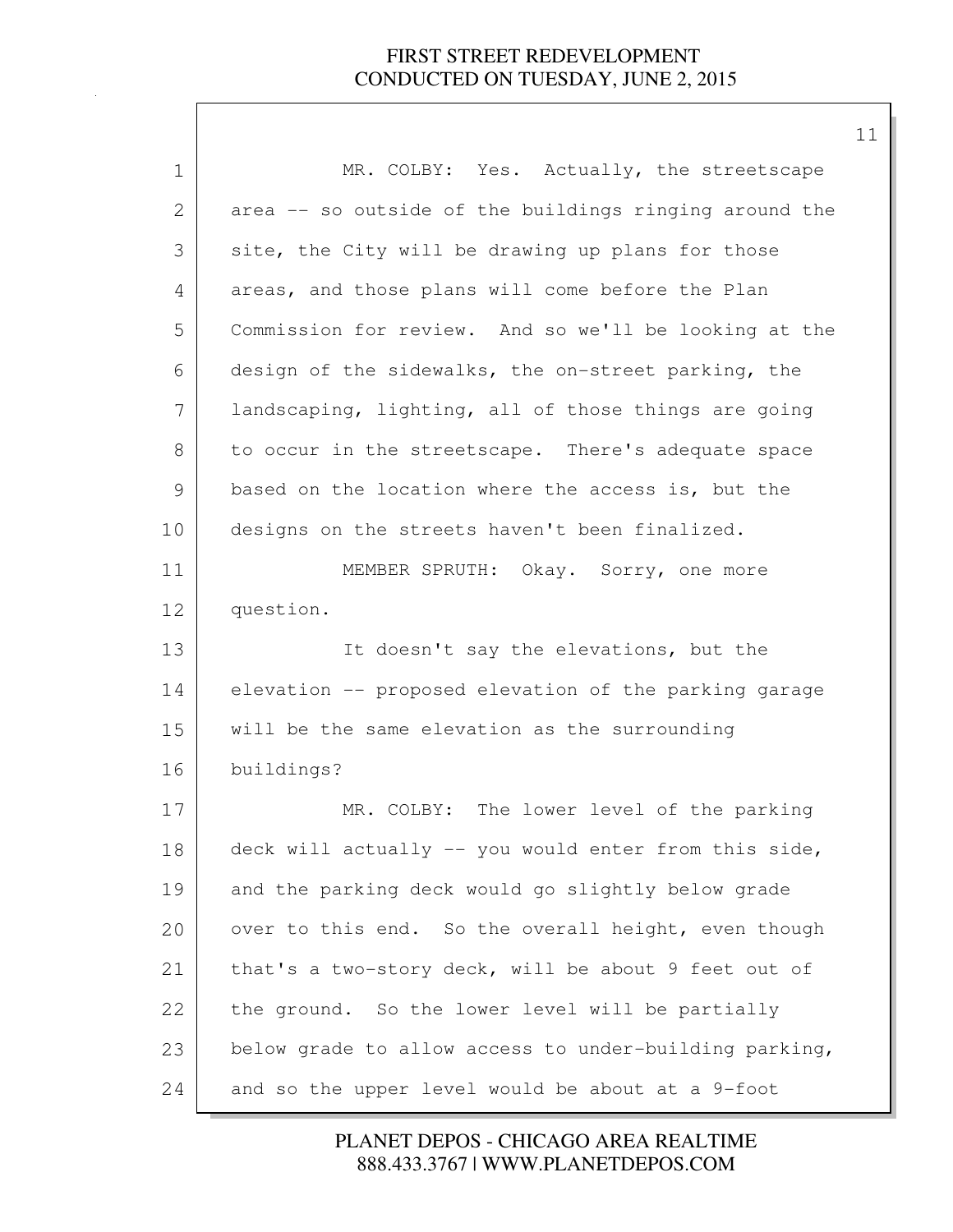| $\mathbf 1$ | level, the top of the wall. So this ramp won't be all  |
|-------------|--------------------------------------------------------|
| 2           | the way up to what we consider second level; it would  |
| 3           | go up a few feet in the air just to get clearance.     |
| 4           | MEMBER SPRUTH: The parking garage is a                 |
| 5           | two-story so is it the same level as -- like will you  |
| 6           | be able to see cars parked on the top level from the   |
| 7           | street?                                                |
| 8           | MR. COLBY: There will be walls around the              |
| 9           | outside. So if you're on the lower level, you won't    |
| 10          | be able to directly see them. You'll probably see the  |
| 11          | top of the cars over the top of the wall, the parapet. |
| 12          | And there's the plans here if that helps.              |
| 13          | I'm not sure if I have --                              |
| 14          | MEMBER KESSLER: Michelle, the top of the               |
| 15          | parking deck is below the top of the building.<br>The  |
| 16          | buildings are all taller than the parking garage, but  |
| 17          | if you are at a spot you can see between the           |
| 18          | buildings, you'll be able to see the top.              |
| 19          | MEMBER SPRUTH: I'm just wondering --                   |
| 20          | MEMBER KESSLER: If you can see the parking             |
| 21          | garage, you'll be able to see a car at the top because |
| 22          | it's only two stories -- not even. It's about a story  |
| 23          | and a half. So you will be able to see it.             |
| 24          | MR. COLBY: The plans are posted on the                 |

888.433.3767 | WWW.PLANETDEPOS.COM PLANET DEPOS - CHICAGO AREA REALTIME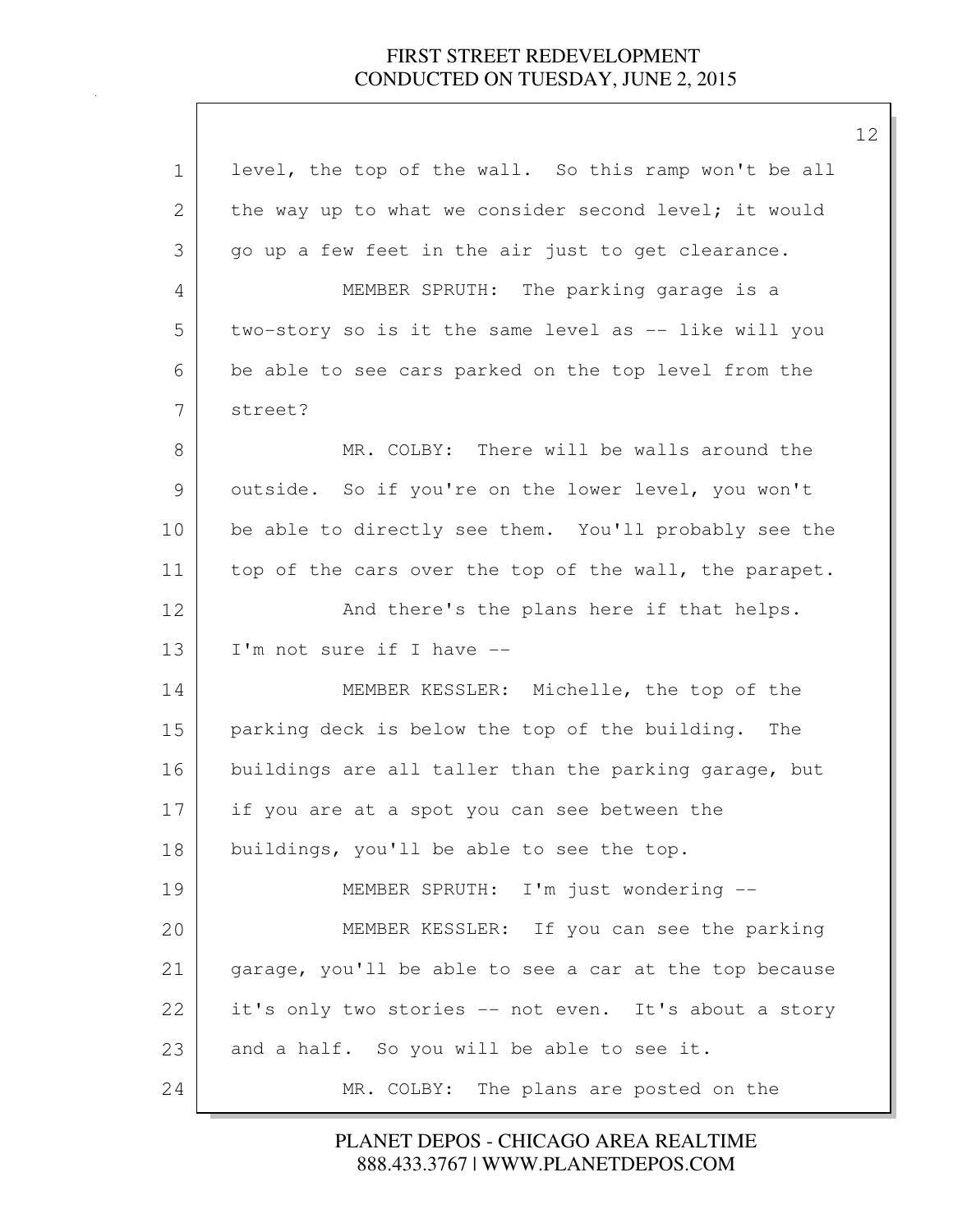| $\mathbf 1$   | First Street project website, and I think some of      |
|---------------|--------------------------------------------------------|
| 2             | these drawings might help. These are the perspective   |
| 3             | drawings. This shows a view from the Main Street       |
| 4             | bridge, and you can see the parking deck here. So      |
| 5             | it's not far.                                          |
| 6             | This is on First Street looking out that               |
| 7             | $ramp$ --                                              |
| 8             | MEMBER SPRUTH: Well --                                 |
| $\mathcal{G}$ | MR. COLBY: -- and this is sort of a                    |
| 10            | perspective that shows overall how the parking deck is |
| 11            | there.                                                 |
| 12            | MEMBER SPRUTH: So going onto those ramps,              |
| 13            | for vehicles coming out onto the road and pedestrians  |
| 14            | walking across, will there be traffic measures put     |
| 15            | inside the garage so that basically somebody doesn't   |
| 16            | come zooming out and hit somebody?                     |
| 17            | MR. COLBY: There will be traffic control.              |
| 18            | One thing that we need to review as part of the final  |
| 19            | design for the parking deck is the signage, and things |
| 20            | like that are going to be provided for. That will      |
| 21            | also be part of the review of the streetscape in terms |
| 22            | of how the surface is treated, in terms of notifying   |
| 23            | the driver that they're crossing a pedestrian path.    |
| 24            | So that's something in the streetscape plans.          |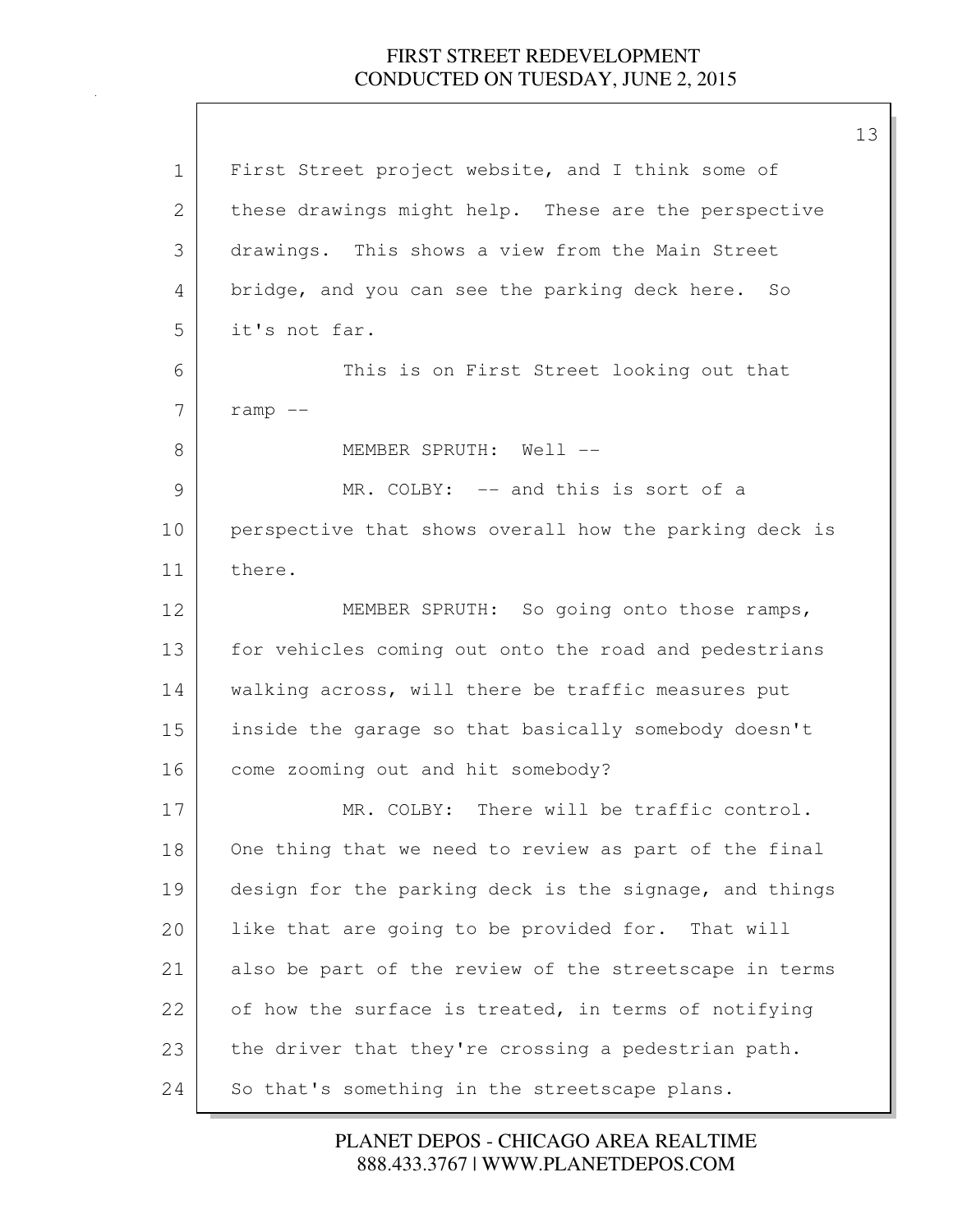| 1             | MEMBER FRIO: Quick question. Is the                    |
|---------------|--------------------------------------------------------|
| 2             | residential piece of this presold, or do they have     |
| 3             | major tenants coming in yet? Because there's so much   |
| 4             | vacancy throughout downtown that -- is it going to     |
| 5             | fill up? There's a lot of units there.                 |
| 6             | MR. COLBY: This initial first building,                |
| 7             | Building 1 here, the upper levels are all office, and  |
| 8             | they have an office tenant that is taking all of that  |
| $\mathcal{G}$ | space. So the upper floors are occupied.               |
| 10            | Building 2 which is here, this will be an              |
| 11            | upper-level rental residential building. So,           |
| 12            | obviously, they'd have preleases.                      |
| 13            | But then this area here, this is Building 3            |
| 14            | which hasn't been designed. That's the building        |
| 15            | that's envisioned to be an owned condo building on the |
| 16            | upper levels. And so depending on how strong the       |
| 17            | condo market is, that building can happen sooner or    |
| 18            | later, but that's going to be a factor when that       |
| 19            | building happens. But the other two are likely to      |
| 20            | proceed in the near future based on the schedule that  |
| 21            | the developers present over the next couple years.     |
| 22            | CHAIRMAN WALLACE: All right. Any other                 |
| 23            | questions?                                             |
| 24            | (No response.)                                         |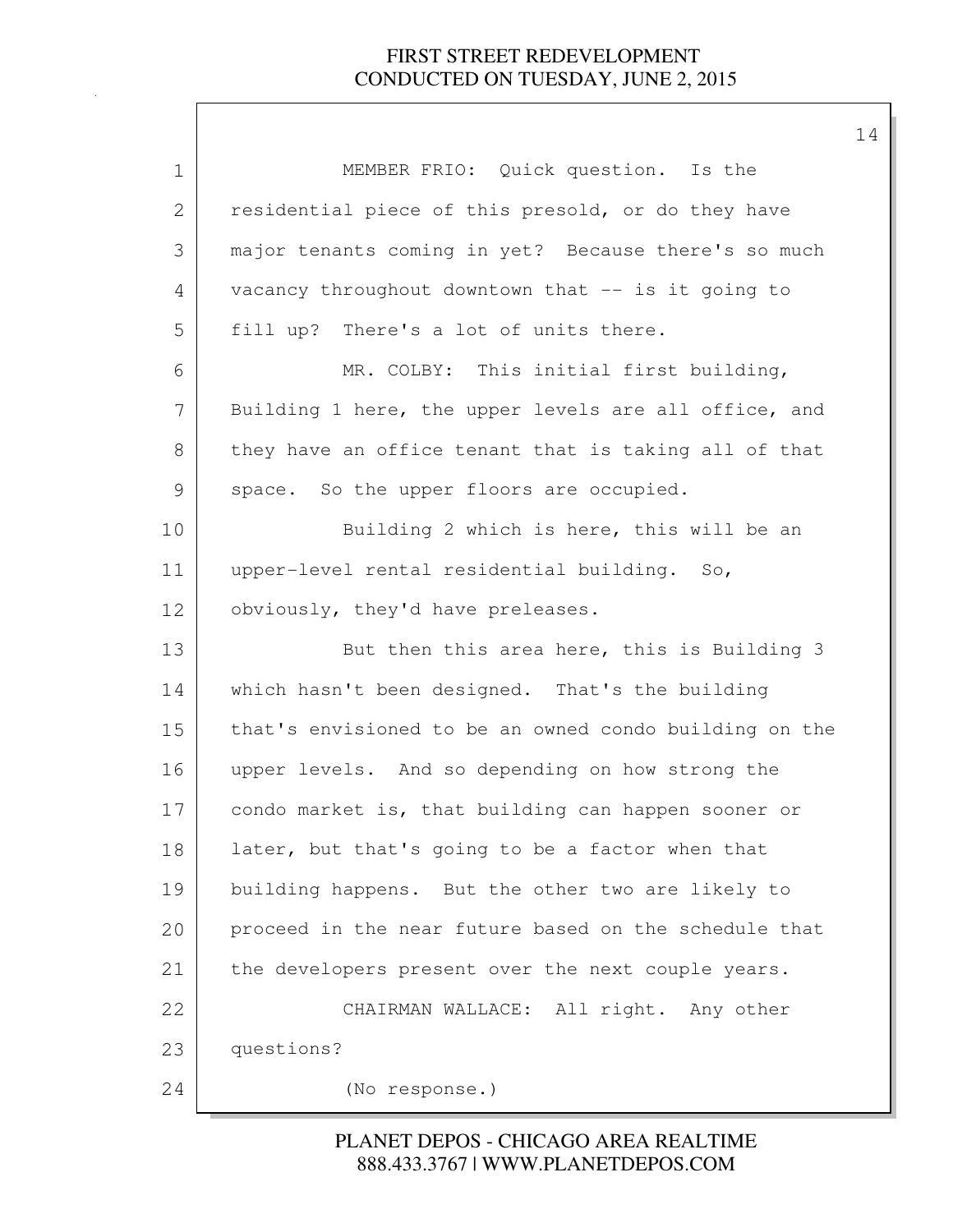| 1             | CHAIRMAN WALLACE: All right. Tim.                   |
|---------------|-----------------------------------------------------|
| 2             | MEMBER KESSLER: I'd make a motion to                |
| 3             | recommend approval of the application for the First |
| 4             | Street Redevelopment Subdivision, Resubdivision of  |
| 5             | Phase III (First Street Redevelopment PUD) (City of |
| 6             | St. Charles).                                       |
| 7             | MEMBER SCHUETZ: I will second.                      |
| 8             | CHAIRMAN WALLACE: Okay. It's been moved             |
| $\mathcal{G}$ | and seconded to recommend approval. Is there any    |
| 10            | discussion on the motion?                           |
| 11            | (No response.)                                      |
| 12            | CHAIRMAN WALLACE: Seeing none.                      |
| 13            | MEMBER KESSLER: Spruth.                             |
| 14            | MEMBER SPRUTH: Yes.                                 |
| 15            | MEMBER KESSLER: Schuetz.                            |
| 16            | MEMBER SCHUETZ: Yes.                                |
| 17            | MEMBER KESSLER: Frio.                               |
| 18            | MEMBER FRIO: Yes.                                   |
| 19            | MEMBER KESSLER: Purdy.                              |
| 20            | MEMBER MACKLIN-PURDY: Yes.                          |
| 21            | MEMBER KESSLER: Pretz.                              |
| 22            | MEMBER PRETZ: Yes.                                  |
| 23            | MEMBER KESSLER: Wallace.                            |
| 24            | CHAIRMAN WALLACE: Yes.                              |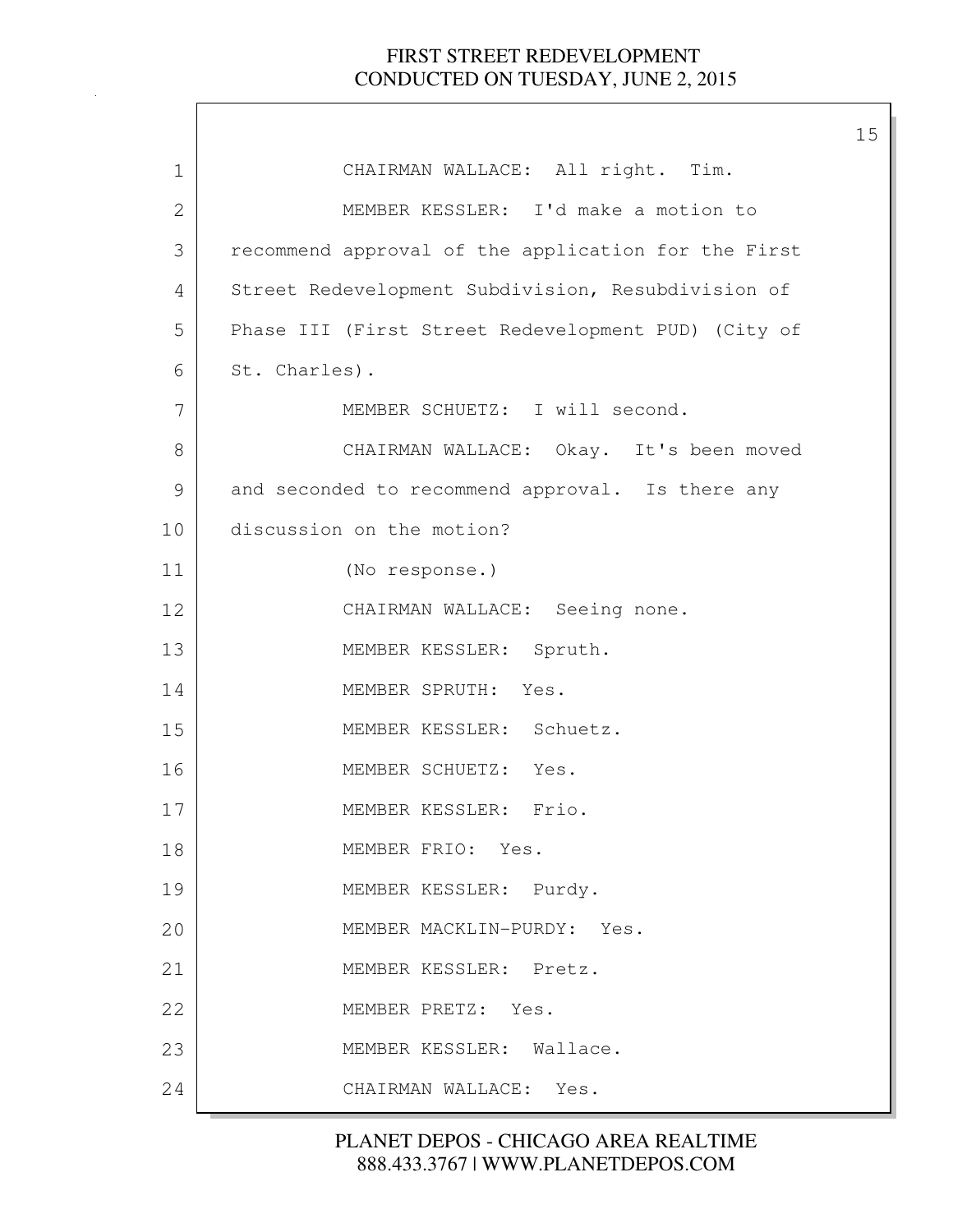$\Gamma$ 

|                 |                                                      | 16 |
|-----------------|------------------------------------------------------|----|
| $\mathbf 1$     | MEMBER KESSLER: Kessler, yes.                        |    |
| $\sqrt{2}$      | CHAIRMAN WALLACE: All right. That motion             |    |
| $\mathfrak{Z}$  | passes unanimously, and that concludes Item 5 on our |    |
| $\overline{4}$  | agenda.                                              |    |
| $\mathsf S$     | (Off the record at 7:31 p.m.)                        |    |
| $\sqrt{6}$      |                                                      |    |
| $7\phantom{.0}$ |                                                      |    |
| $\,8\,$         |                                                      |    |
| $\mathcal{G}$   |                                                      |    |
| $10\,$          |                                                      |    |
| 11              |                                                      |    |
| 12              |                                                      |    |
| 13              |                                                      |    |
| 14              |                                                      |    |
| $15\,$          |                                                      |    |
| 16              |                                                      |    |
| $17$            |                                                      |    |
| $18\,$          |                                                      |    |
| 19              |                                                      |    |
| 20              |                                                      |    |
| 21              |                                                      |    |
| 22              |                                                      |    |
| 23              |                                                      |    |
| 24              |                                                      |    |